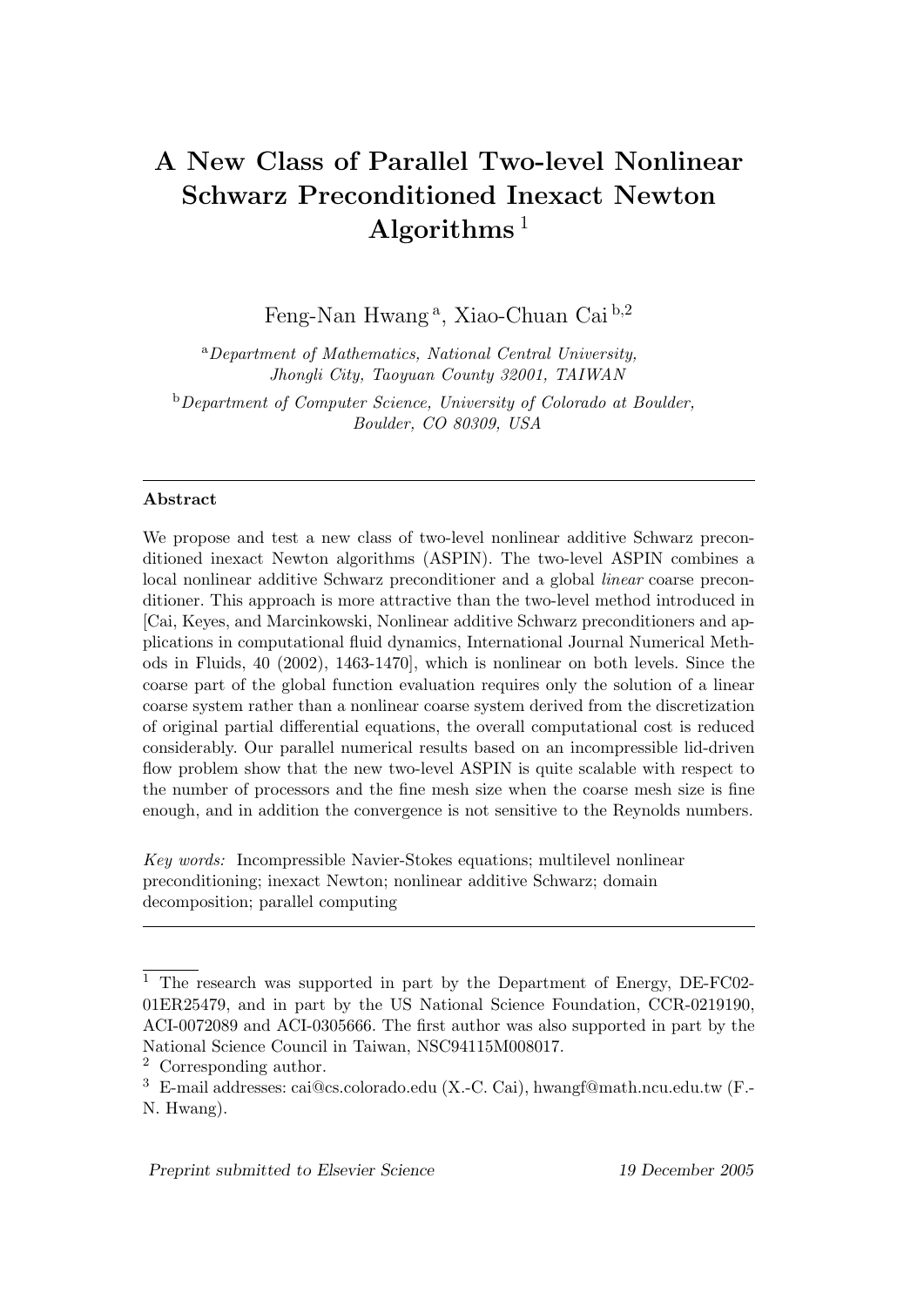#### 1 Introduction

One of the challenging problems in computational fluid dynamics is to solve large, sparse, nonlinear systems of equations arising from the discretization of incompressible Navier-Stokes equations at high Reynolds numbers [16,21,24], particularly when the solution has boundary layers or singularities. For such problems most existing nonlinear iterative methods [3,8,18] do not work well. They are either not robust enough to deal with a wide range of Reynolds numbers, e.g. Newton method, or show an unacceptably slow convergence, e.g. continuation methods. Two properties are highly desirable in the design of an algorithm for solving such system of equations on parallel computers: robustness and scalability. An algorithm is called robust if the convergence is not too sensitive to changes of some system parameters, for example, the initial guess for iterative methods, the mesh size, and other physical parameters, such as the Reynolds number. An algorithm is called scalable if the iteration count (and the computing timing) is nearly constant as the number of processors and the number of unknowns increase proportionally. To remedy these issues, we develop a general multilevel nonlinear preconditioning technique that is fast, robust and scalable. Our method is based on the inexact Newton method with backtracking (INB) [8,18] and nonlinear additive Schwarz methods [4–6,12,13]. We briefly describe INB below. Let

$$
F(x^*) = 0\tag{1.1}
$$

be a nonlinear system of equations and  $x^{(0)}$  a given initial guess. Assume  $x^{(k)}$  is the current approximate solution. Then a new approximate solution  $x^{(k+1)}$  of (1.1) can be computed by first finding an inexact Newton direction  $s^{(k)}$  satisfying  $||F(x^{(k)}) + F'(x^{(k)})s^{(k)}||_2 \leq \eta_k ||F(x^{(k)})||_2$ , then by obtaining  $x^{(k+1)}$  with  $x^{(k+1)} = x^{(k)} + \lambda^{(k)} s^{(k)}$ , where the parameter  $\lambda^{(k)}$  is computed via backtracking. In INB, the scalar  $\eta_k$  is often called the "forcing" term", which determines how accurately the Jacobian system needs to be solved by some iterative method, such as a Krylov subspace type method, GMRES [20]. If the chosen forcing terms are small enough, the algorithm reduces to the exact Newton algorithm. The scalar  $\lambda^{(k)}$  is selected so that  $f(x^{(k)} + \lambda^{(k)}s^{(k)}) \leq f(x^{(k)}) + \alpha \lambda^{(k)} \nabla f(x^{(k)})^T s^{(k)}$ , where the merit function f is defined as  $||F(x)||_2^2/2$ . Here, a line search technique [8] is employed to determine the step length  $\lambda^{(k)}$ , and the parameter  $\alpha$  is used to assure that the reduction of f is sufficient. Although INB has the desirable property of local fast convergence, like other nonlinear iterative methods, it is very fragile. It converges rapidly for a well-selected set of parameters (certain initial guesses and ranges of the Reynolds numbers), but diverges if we slightly change some of these parameters. On the other hand, it may converge well at the beginning of the iterations, then suddenly stall for no apparent reason [4,13].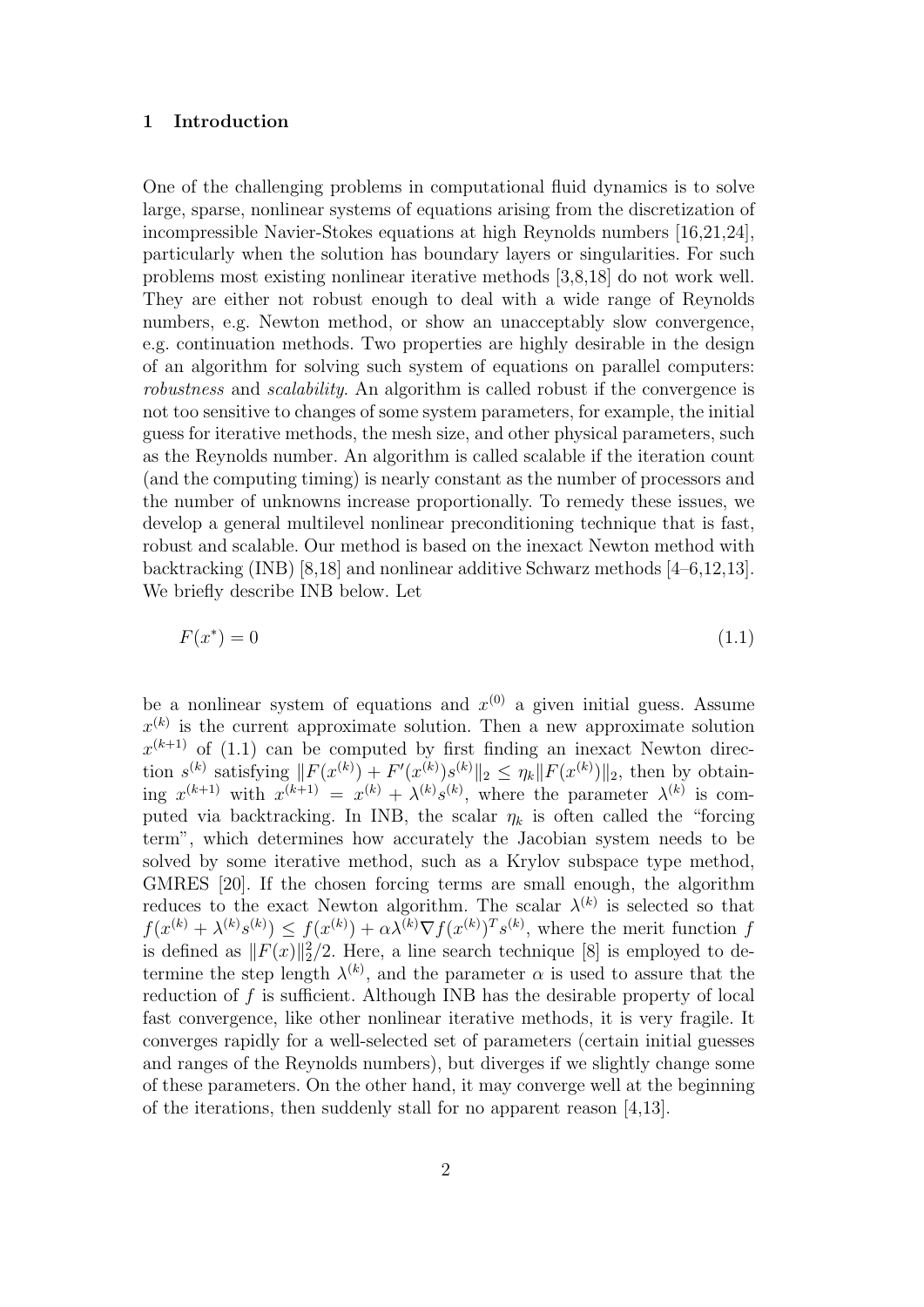Recently, in [4,12,13], some nonlinear preconditioning methods were developed, and the nonlinear convergence of these methods is much less sensitive to these unfriendly parameters if INB is applied instead to the so-called nonlinearly preconditioned system

$$
\mathcal{F}(x^*) = 0.\tag{1.2}
$$

Here the word "preconditioner" refers to the fact that the systems (1.1) and  $(1.2)$  have the same solution and the new system  $(1.2)$  is, in some sense, better conditioned, both linearly and nonlinearly. One preconditioner is constructed by using some one-level nonlinear additive Schwarz method. To a certain extent, the robustness problem is solved by the one-level method, which converges for a wide range of Reynolds numbers and mesh sizes. However, the parallel scalability remains an open issue due to the lack of communication between subdomains. To improve the inter-subdomain communication, a twolevel method was then proposed in [5], which is nonlinear on both the coarse and fine levels. The method works well if the number of processors is small, but when the number of processors is large, the nonlinear coarse solver require too much CPU and communication times [17]. Hence, we propose a class of combined linear and nonlinear additive Schwarz preconditioner and show numerically that by using a linear coarse preconditioner we can maintain the nonlinear robustness and at the same time reduce considerably the nonlinear complexity. A preliminary version of the new method was discussed in a short proceedings paper [14].

The paper is organized as follows. In Section 2, we discuss two-level nonlinear Schwarz preconditioned inexact Newton algorithms and introduce a new linear coarse preconditioner, which plays the central role in the scalability of the algorithm. We also describe two-dimensional steady-state incompressible Navier-Stokes equations and their finite element discretization, which is taken as an example to illustrate the applicability of the method. Then, in Section 3, we present some numerical results obtained on a parallel computer for a lid-driven cavity flow problem. Particularly, we focus on the parallel linear and nonlinear scalability of the method. Finally, Section 4 presents some concluding remarks.

# 2 Two-level nonlinearly preconditioned inexact Newton algorithms

In this section, we describe a new class of two-level preconditioners based on a combination of local nonlinear additive Schwarz preconditioners and a global linear coarse preconditioner. The local nonlinear preconditioners make the method more robust in the sense that the method is able to converge for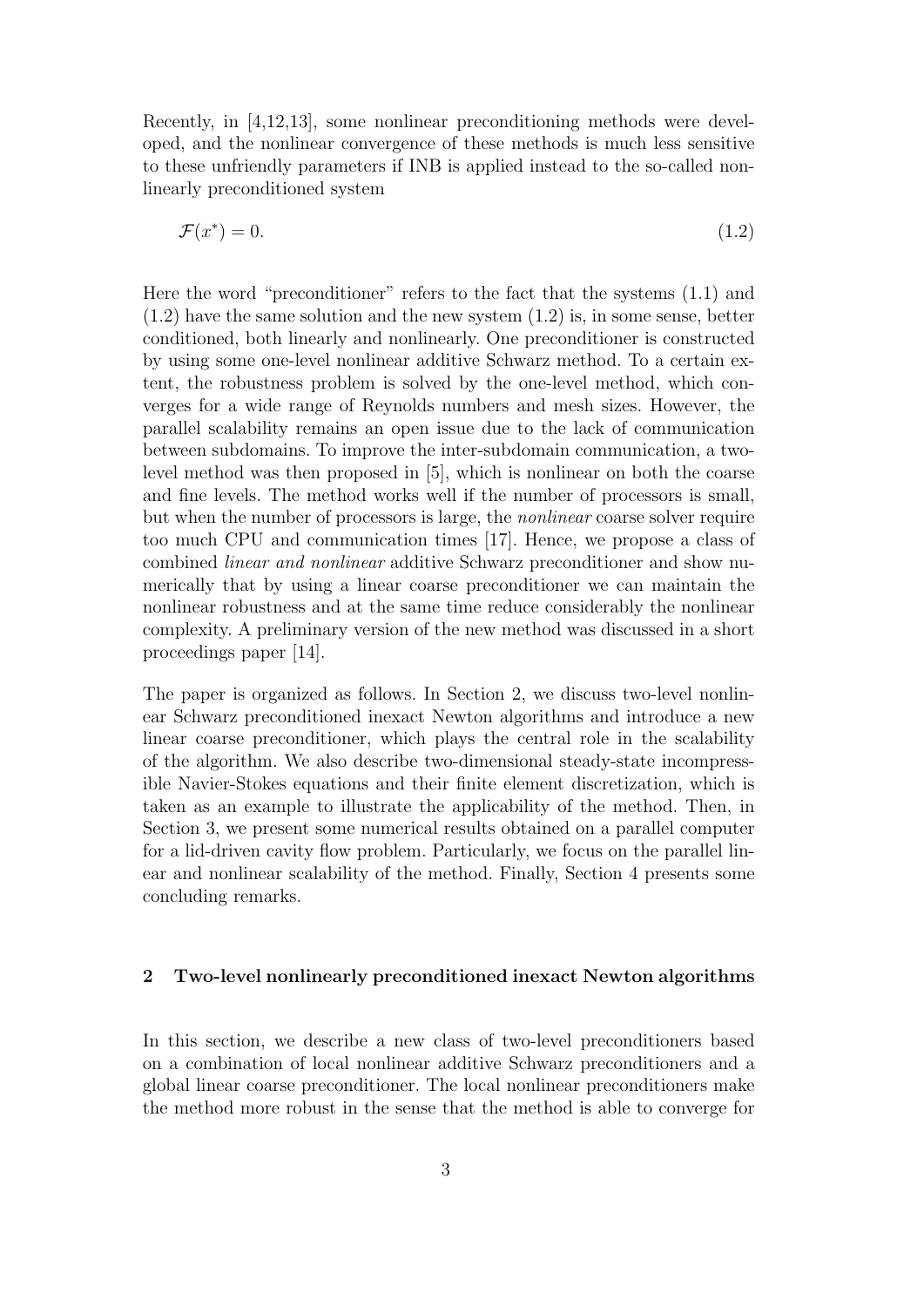a wide range of Reynolds numbers and mesh sizes, while the linear coarse preconditioner makes the method more scalable in the sense that the number of linear iterations does not depend much on the number of parallel processors. This is very important for solving large-scale problems on massively parallel computers.

#### 2.1 A model problem

For simplicity, we restrict our discussion to a two-component system (velocity and pressure) resulting from the finite element discretization of incompressible Navier-Stokes equations. The generalization to other multi-component problems is straightforward. Consider two-dimensional steady-state incompressible Navier-Stokes equations in the primitive variable form [11,19] defined on a bounded domain  $Ω$  with a polygonal boundary Γ:

$$
\begin{cases}\n\boldsymbol{u} \cdot \nabla \boldsymbol{u} - 2\nu \nabla \cdot \epsilon(\boldsymbol{u}) + \nabla p = 0 & \text{in } \Omega, \\
\nabla \cdot \boldsymbol{u} = 0 & \text{in } \Omega, \\
\boldsymbol{u} = \boldsymbol{g} & \text{on } \Gamma,\n\end{cases}
$$
\n(2.1)

where  $u$  is the velocity, p is the pressure,  $\nu$  is the dynamic viscosity, which is inversely proportional to the Reynolds number, and  $\epsilon(\boldsymbol{u}) = 1/2(\nabla \boldsymbol{u} + (\nabla \boldsymbol{u})^T)$ is the symmetric part of the velocity gradient. Since only Dirichlet boundary condition is specified, the pressure  $p$  is determined up to a constant. An additional condition,  $\int_{\Omega} p \, dx = 0$ , is imposed to make p unique. To discretize (2.1), we use a stabilized finite element method [2,9] on a given quadrilateral mesh  $\mathcal{T}^h = \{K\}.$  For each element K, we use  $h_K$  to denote its element diameter. Let  $V^h$  and  $P^h$  be a pair of finite element spaces for the velocity and pressure given by

$$
V^h = \{ \mathbf{v} \in (C^0(\Omega) \cap H^1(\Omega))^2 : \mathbf{v}|_K \in Q_1(K)^2, \ K \in \mathcal{T}^h \}
$$
  

$$
P^h = \{ p \in C^0(\Omega) \cap L^2(\Omega) : \ p|_K \in Q_1(K), \ K \in \mathcal{T}^h \}.
$$

Here  $C^0(\Omega)$ ,  $L^2(\Omega)$ , and  $H^1(\Omega)$  are the standard notations with the usual meanings in the finite element literature [11,19]. For simplicity, our implementation uses a  $Q_1 - Q_1$  element (continuous bilinear velocity and pressure). The weighting and trial velocity function spaces  $V_0^h$  and  $V_g^h$  are

$$
V_0^h = \{ \boldsymbol{v} \in V^h : \boldsymbol{v} = 0 \text{ on } \Gamma \} \text{ and } V_g^h = \{ \boldsymbol{v} \in V^h : \boldsymbol{v} = g \text{ on } \Gamma \}.
$$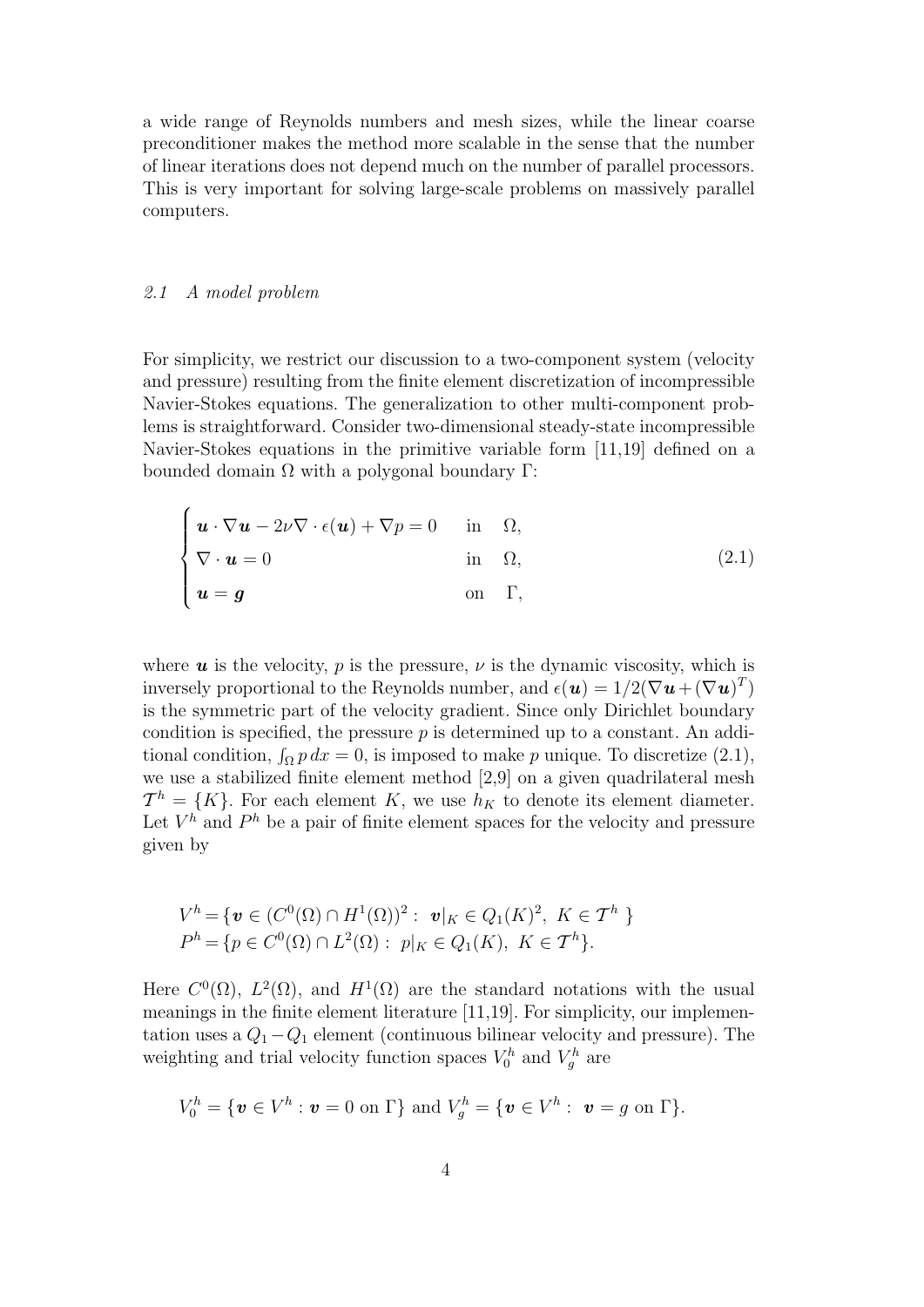Similarly, let the finite element space  $P_0^h$  be both the weighting and trial pressure function spaces:

$$
P_0^h = \left\{ p \in P^h : \int_{\Omega} p \, dx = 0 \right\}.
$$

Following [9], the stabilized finite element method for steady-state incompressible Navier-Stokes equations reads: Find  $u^h \in V_g^h$  and  $p^h \in P_0^h$ , such that

$$
B(\boldsymbol{u}^h, p^h; \boldsymbol{v}, q) = 0 \qquad \forall (\boldsymbol{v}, q) \in V_0^h \times P_0^h \tag{2.2}
$$

with

$$
B(\mathbf{u},p;\mathbf{v},q) = ((\nabla \mathbf{u}) \cdot \mathbf{u}, \mathbf{v}) + (2\nu\epsilon(\mathbf{u}), \epsilon(\mathbf{v})) - (\nabla \cdot \mathbf{v}, p) - (\nabla \cdot \mathbf{u}, q) + \sum_{K \in \mathcal{T}^h} ((\nabla \mathbf{u}) \cdot \mathbf{u} + \nabla p, \tau((\nabla \mathbf{v}) \cdot \mathbf{v} - \nabla q))_K + (\nabla \cdot \mathbf{u}, \delta \nabla \cdot \mathbf{v}).
$$

We use the stabilization parameters  $\delta$  and  $\tau$  as suggested in [9]. The stabilized finite element formulation (2.2) can be written as a nonlinear algebraic system

$$
F(x) = 0,\t\t(2.3)
$$

which is often large, sparse, and highly nonlinear when the value of Reynolds number is large. The vector x corresponds to the nodal values of  $\mathbf{u}^h = (u_1^h, u_2^h)$ and  $p^h$  in (2.2).

## 2.2 Subdomain partition, and one-level nonlinear preconditioner

To define parallel Schwarz-type preconditioners [22,23], we partition the finite element mesh  $\mathcal{T}^h$  introduced in the previous section. Let  $\{\Omega_i^h, i = 1, ..., N\}$  be a non-overlapping subdomain partition whose union covers the entire domain  $\Omega$  and its mesh  $\mathcal{T}^h$ . We use  $\mathcal{T}_i^h$  to denote the collection of mesh points in  $\Omega_i^h$ . To obtain overlapping subdomains, we expand each subdomain  $\Omega_i^h$  to a larger subdomain  $\Omega_i^{h,\delta}$  with the boundary  $\partial \Omega_i^{h,\delta}$ <sup>*n*, $\delta$ </sup>. Here  $\delta$  is an integer indicating the degree of overlap. We assume that  $\partial \Omega_i^{h,\delta}$  does not cut any elements of  $\mathcal{T}^h$ . Similarly, we use  $\mathcal{T}_i^{\bar{h},\delta}$  $\tau_i^{h,\delta}$  to denote the collection of mesh points in  $\Omega_i^{h,\delta}$ , including  $\partial \Omega_i^{h, \delta}$  $i^{n,o}$ .

Now, we define the subdomain velocity space as

$$
V_i^h = \{ v^h \in V^h \cap (H^1(\Omega_i^{h,\delta}))^2 : v^h = 0 \text{ on } \partial \Omega_i^{h,\delta} \}
$$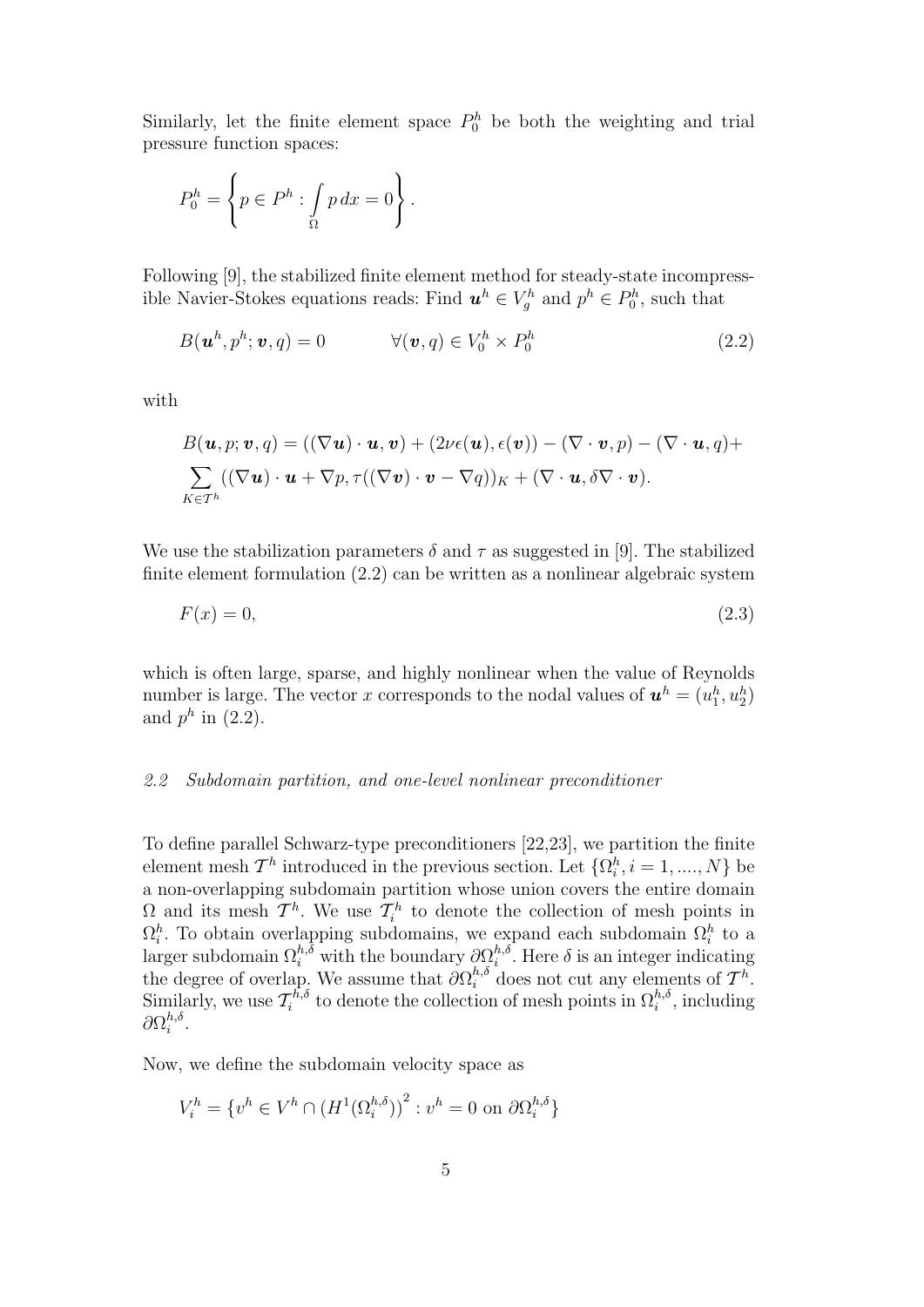and the subdomain pressure space as

$$
P_i^h = \{ p^h \in P^h \cap L^2(\Omega_i^{h,\delta}) : p^h = 0 \text{ on } \partial \Omega_i^{h,\delta} \backslash \Gamma \}.
$$

On the physical boundaries, we impose Dirichlet conditions according to the original equations (2.1). On the artificial boundaries, we assume both  $u = 0$ and  $p = 0$ . Similar boundary conditions were used in [15].

Let  $R_i: V^h \times P^h \to V_i^h \times P_i^h$  be a restriction operator, which returns all degrees of freedom (both velocity and pressure) associated with the subspace  $V_i^h \times P_i^h$ .  $R_i$  is an  $(3n_i-2r_i)\times(3n-2r)$  matrix with values of either 0 or 1, where n and  $n_i$ are the total number of mesh points in  $\mathcal{T}^h$  and  $\mathcal{T}_i^{h,\delta}$  $\tau_i^{n,o}$ , respectively, and r and  $r_i$ are the total number of mesh points at which the Dirichlet boundary condition for velocity in  $\mathcal{T}^h$  and  $\mathcal{T}_i^{h,\delta}$  $\zeta_i^{n,o}$  is imposed, respectively. Since the element-based partitioning is used,  $\sum_{i=1}^{N} (3n_i - 2r_i) \ge (3n - 2r)$ . Note that for  $Q_1 - Q_1$ elements, we have three variables per interior mesh point, two for the velocity and one for the pressure. Then, the interpolation operator  $R_i^T$  can be defined as the transpose of  $R_i$ . The multiplication of  $R_i$  (and  $R_i^T$ ) with a vector does not involve any arithmetic operation, but does involve communication in a distributed memory parallel implementation. Using the restriction operator, we define the subdomain nonlinear function  $F_i: R^{3n-2r} \to R^{3n_i-2r_i}$  as

$$
F_i = R_i F.
$$

We next define the subdomain mapping functions, which in some sense play the role of subdomain preconditioners. For any given  $x \in R^{3n-2r}$ ,  $T_i(x) : R^{3n-2r} \to$  $R^{3n_i-2r_i}$  is defined as the solution of the following subspace nonlinear systems,

$$
F_i(x - R_i^T T_i(x)) = 0, \text{ for } = 1, ..., N.
$$
 (2.4)

Throughout this paper, we assume that (2.4) is uniquely solvable. Using the subdomain mapping functions, we introduce a new global nonlinear function,

$$
\mathcal{F}^{(1)}(x) = \sum_{i=1}^{N} R_i^T T_i(x),\tag{2.5}
$$

to which we refer as the one-level nonlinearly preconditioned  $F(x)$ . As shown in [4,13], an approximation of the Jacobian of  $\mathcal{F}^{(1)}$  takes the form

$$
\widehat{\mathcal{J}}^{(1)}(x) = \sum_{i=1}^{N} R_i^T J_i^{-1} R_i J(x), \qquad (2.6)
$$

where *J* is the Jacobian of the original function  $F(x)$  and  $J_i = R_i J R_i^T$ . The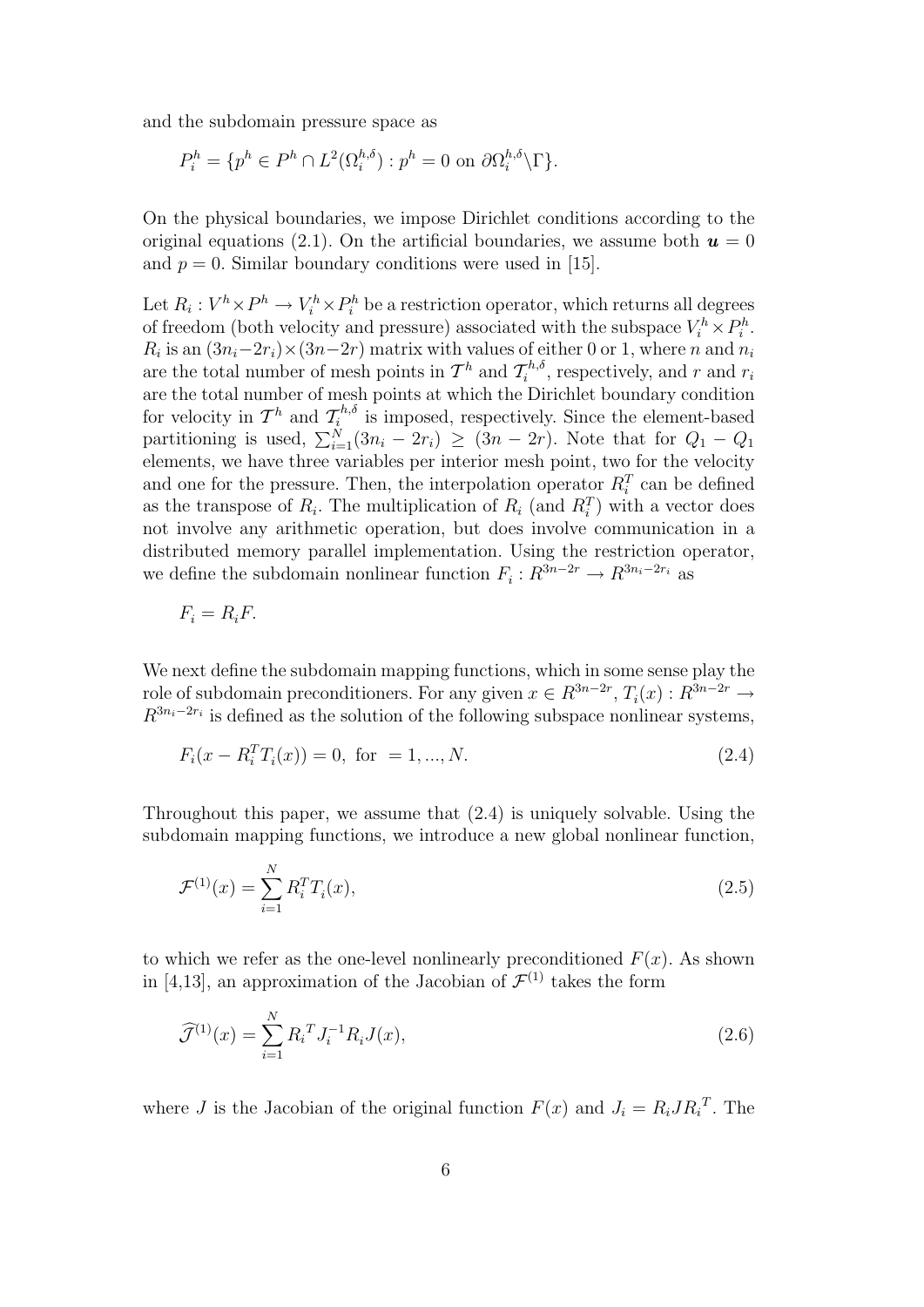one-level additive Schwarz inexact preconditioned Newton (ASPIN) algorithm is defined as: Find the solution  $x^*$  of  $(2.3)$  by solving the nonlinearly preconditioned system,

$$
\mathcal{F}^{(1)}(x) = 0,\tag{2.7}
$$

using INB with an initial guess  $x^{(0)}$ . It is noted that  $\widetilde{\mathcal{J}}^{(1)}$  can be viewed as the original Jacobian  $J$  preconditioned by a one-level additive Schwarz preconditioner. Hence, according the classical Schwarz theory,  $\widehat{\mathcal{J}}^{(1)}$  is wellconditioned only for the case with a small number of processors. In other words, the number of linear iterations for solving the global Jacobian system is expected to increase as the number of processors increases.

#### 2.3 A linear coarse component for the nonlinear preconditioner

The one-level ASPIN is robust, but not linearly scalable with respect to the number of processors. A coarse preconditioner is required to couple the local subdomain preconditioners. One such coarse preconditioner, which is proposed and tested in [5,17], is based on a nonlinear coarse problem. To be more specific, the nonlinear coarse system can be defined as follows. Consider the nonlinear coarse system,  $F^c(x_c^*) = 0$ , where  $F^c$  is the discretization of original nonlinear PDEs on a coarse mesh  $\mathcal{T}^H$  covering the domain  $\Omega$ . The solution  $x_c^*$ is assumed to be uniquely determined and available through a preprocessing step. We define the coarse-to-fine and fine-to-coarse mesh transfer operators. Let  $\{\phi_j^H(\xi), j=1,\ldots,m\}$  be the finite element basis functions on the coarse mesh, where m is the total number of coarse mesh points in  $\mathcal{T}^H$ . We define an  $(3n - 2r) \times (3m - 2q)$  matrix  $I_H^h$ , the coarse-to-fine extension matrix, as

$$
I_H^h = \left[E_1 E_2 \cdots E_n\right]^T,
$$

where the block matrix  $E_i$  of size  $3 \times (3m - 2q)$  is given by

$$
E_i = \begin{bmatrix} (e_H^h)_i^v & 0 & 0 \\ 0 & (e_H^h)_i^v & 0 \\ 0 & 0 & (e_H^h)_i^p \end{bmatrix}
$$

and the row vector  $(e_H^h)_i^v$  of length  $m-q$  for the velocity is given by

$$
(e_H^h)_i^v = \left[\phi_1^H(\xi_i), \phi_2^H(\xi_i), \dots, \phi_m^H(\xi_i)\right], \xi_i \in \mathcal{T}^h \setminus \Gamma
$$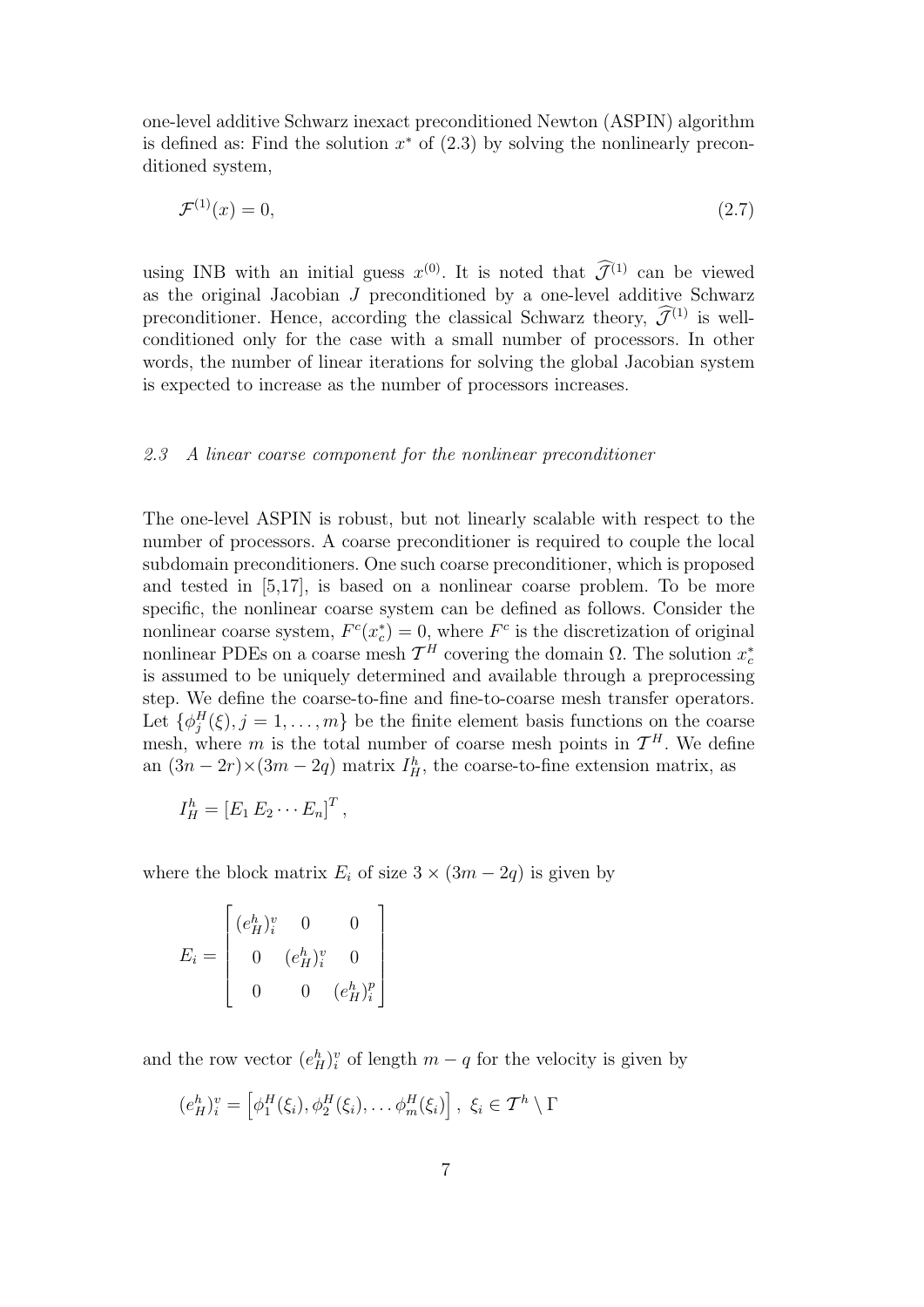for  $i = 1, \ldots, n-r$ . Similarly, the row vector  $(e_H^h)_i^p$  of length m for the pressure is given by

$$
(e_H^h)_i^p = \left[\phi_1^H(\xi_i), \phi_2^H(\xi_i), \dots, \phi_m^H(\xi_i)\right], \xi_i \in \mathcal{T}^h
$$

for  $i = 1, \ldots, n$ . A global coarse-to-fine extension operator  $I_H^h$  can be defined as the transpose of  $I_h^H$ . Then, the coarse function is defined as

$$
S_0(x) = S^c(x) - x_c^*,
$$
\n(2.8)

where  $y = S^{c}(x) : R^{3n-2r} \to R^{3m-2q}$  is the solution of the nonlinear coarse system,

$$
F^c(y) = I_h^H F(x). \tag{2.9}
$$

Note that to evaluate the coarse function  $S_0(x)$  at any point, one needs to solve the nonlinear system of equations defined in (2.9). In general, this coarse system is easier to solve than the fine mesh system, but a Newton-Krylov-Schwarz method is sometimes not good enough to converge the system. Therefore, as suggested in [5,17], the one-level ASPIN is used to solve the coarse system. Although the one-level ASPIN-based coarse preconditioner provides good mathematical properties, such as acceleration of the convergence of the linear iterative method, in practice, the computational cost of solving many coarse systems is usually high. Numerical experiments [17] show that the onelevel ASPIN based coarse preconditioner works fine only for a small number of processors; for a large number of processors, a more efficient coarse preconditioner is needed.

In this paper, we introduce a new coarse system, which is linear, and the system is constructed by a linearization of the nonlinear coarse system mentioned above, using a Taylor approximation. The coarse function evaluation requires only the solution of a linear system, and hence the computational cost is reduced considerably compared to the algorithm of [5].

To define the coarse function  $T_0: R^{3n-2r} \to R^{3m-2q}$ , we introduce a projection  $T^c: R^{3n-2r} \to R^{3m-2q}$  as the solution of the linearized coarse system of (2.9)

$$
F^{c}(x_{c}^{*}) + J^{c}(x_{c}^{*})(T^{c}(x) - x_{c}^{*}) = I_{h}^{H}F(x),
$$
\n(2.10)

for any given  $x \in R^{3n-2r}$ . Note that the left-hand side of  $(2.10)$  is a first-order Taylor approximation of  $F^c(x)$  at the exact coarse-mesh solution,  $x_c^*$ . Since  $F<sup>c</sup>(x<sub>c</sub><sup>*</sup>) = 0$ , we can rewrite (2.10) as

$$
T^{c}(x) = x_{c}^{*} + (J^{c}(x_{c}^{*}))^{-1}I_{h}^{H}F(x),
$$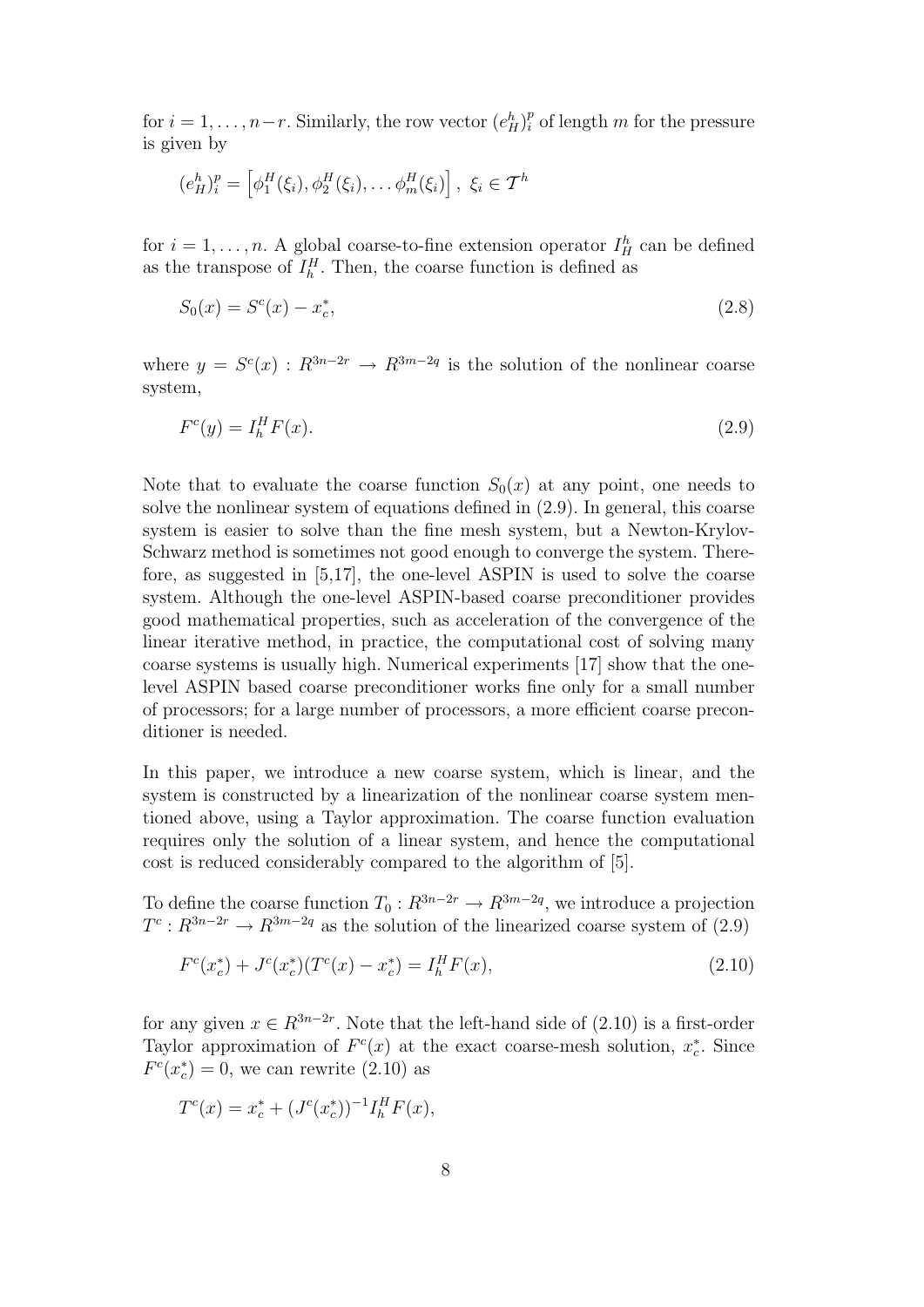provided that  $J^c(x_c^*)$  is nonsingular. It is easy to see that  $T^c(x^*)$  can be computed without knowing the exact solution  $x^*$  of F, and  $T^c(x^*) = x_c^*$ . Then the coarse function can be defined as

$$
T_0(x) = T^c(x) - T^c(x^*) = (J^c(x_c^*))^{-1} I_h^H F(x)
$$

and its Jacobian is given by

$$
\frac{\partial T_0(x)}{\partial x} = (J^c(x_c^*))^{-1} I_h^H J(x). \tag{2.11}
$$

We now define a new two-level additive nonlinearly preconditioned function

$$
\mathcal{F}^{(2)}(x) = I_H^h T_0(x) + \sum_{i=1}^N R_i^T T_i(x), \qquad (2.12)
$$

and by combining (2.11) and (2.6), we obtain an approximation of the Jacobian of  $\mathcal{F}^{(2)}$  in the form

$$
\widehat{\mathcal{J}}^{(2)}(x) = \left\{ I^h_H (J^c(x_c^*))^{-1} I^H_h + \sum_{i=1}^N \left[ R_i^T (J_i(x))^{-1} R_i \right] \right\} J(x).
$$

The two-level Schwarz preconditioned inexact Newton algorithm with a linear coarse solver is defined as: Find the solution  $x^*$  of  $(2.3)$  by solving the nonlinearly preconditioned system

$$
\mathcal{F}^{(2)}(x) = 0,\tag{2.13}
$$

using INB with an initial guess  $x^{(0)}$ .

**Remark 1** In the linear case,  $F(x) = 0$ , where  $F(x) = Ax - b$ , each component of  $\mathcal{F}^{(2)}$  can be written down explicitly as  $T_0 = (A^c)^{-1} I_h^H (Ax - b)$  and  $T_i = (A_i)^{-1} R_i (Ax - b)$ . Here  $(A<sup>c</sup>)^{-1}$  and  $A<sup>-1</sup>_i$  are the subspace inverses of  $A^c = I_h^H A I_H^h$  and  $A_i = R_i A R_i^T$ , respectively. Hence,

$$
\mathcal{F}^{(2)}(x) = \left\{ I_H^h(A^c)^{-1}(I_h^H) + \left( \sum_{i=1}^N R_i^T A_i^{-1} R_i \right) \right\} (Ax - b) = 0.
$$

This is indeed a two-level additive Schwarz preconditioned linear system.

The details of the two-level ASPIN are given below. Let  $x^{(0)}$  be an initial guess and  $x^{(k)}$  the current approximate solution. Then a new approximate solution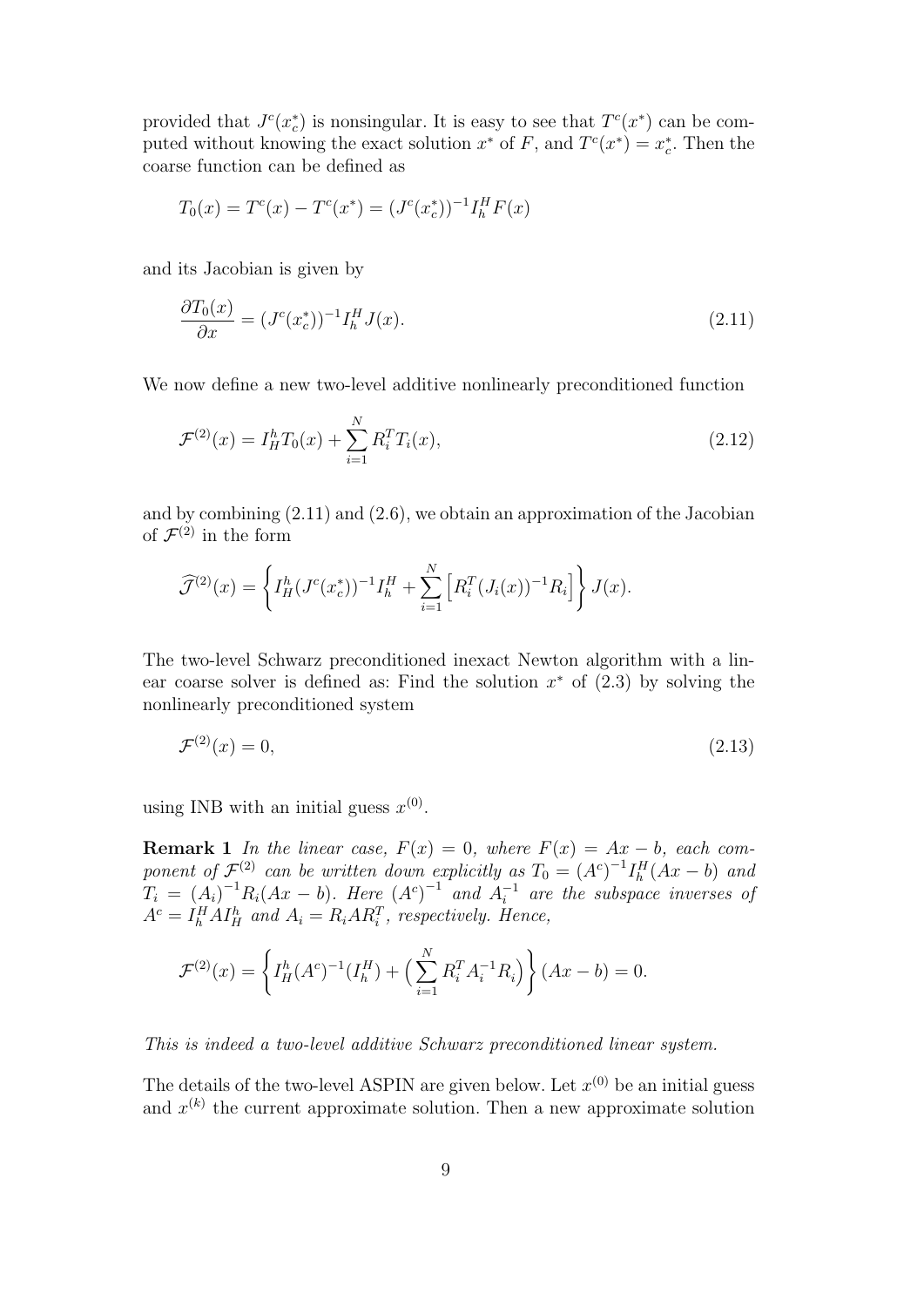$x^{(k+1)}$  can be computed with the two-level ASPIN algorithm as follows:

# Algorithm 1 (Two-level ASPIN) .

Step 1: Evaluate the nonlinear residual  $\mathcal{F}^{(2)}(x)$  at  $x^{(k)}$  through the following steps:

(1) Find  $w_0^{(k)} = T_0(x^{(k)})$  by solving the linear coarse problem,

$$
J^{c}(x_{c}^{*})z_{c} = I_{h}^{H}F(x^{(k)}).
$$
\n(2.14)

(2) Find  $w_i^{(k)} = T_i(x^{(k)})$  by solving in parallel, the local nonlinear systems,

$$
G_i(w) \equiv F_i(x^{(k)} - w) = 0.
$$
\n(2.15)

(3) Form the global residual

$$
\mathcal{F}^{(2)}(x^{(k)}) = I_H^h w_0^{(k)} + \sum_{i=1}^N R_i^T w_i^{(k)}.
$$

Step 2: Check the stopping condition on  $\|\mathcal{F}^{(2)}(x^{(k)})\|_2$ . If  $\|\mathcal{F}^{(2)}(x^{(k)})\|_2$  is small enough, stop, otherwise, continue.

Step 3: Find an inexact Newton direction  $s^{(k)}$  by solving the following Jacobian system approximately using a Krylov subspace method

$$
\widehat{\mathcal{J}}^{(2)}s^{(k)} = -\mathcal{F}^{(2)}(x^{(k)})\tag{2.16}
$$

in the sense that

$$
\|\mathcal{F}^{(2)}(x^{(k)}) + \widehat{\mathcal{J}}^{(2)}(x^{(k)})s^{(k)}\|_2 \le \eta_k \|\mathcal{F}^{(2)}(x^{(k)})\|_2 \tag{2.17}
$$

for some  $\eta_k \in [0,1)$ .

Step 4: Scale the search direction  $s^{(k)} \leftarrow \frac{s_{max}}{\frac{\|f\|_{L\setminus\{k\}}\|}{\|F\|_{L\setminus\{k\}}\|}}$  $\frac{s_{max}}{\|s^{(k)}\|_2} s^{(k)}$  if  $\|s^{(k)}\|_2 \geq s_{max}$ . Step 5: Compute a new approximate solution

$$
x^{(k+1)} = x^{(k)} + \lambda^{(k)} s^{(k)},
$$

where  $\lambda^{(k)}$  is a damping parameter determined by the standard backtracking procedure.

Remark 2 No preconditioning is used in the solution of the linear system in Step 3 of Algorithm 1. In fact,  $\widehat{\mathcal{J}}$  can be viewed as the Jacobian matrix for the original function, J preconditioned by a two-level additive Schwarz preconditioner, where the coarse part of the preconditioner  $I_H^h(J^c(I_h^H x^{(k)}))^{-1}I_h^H$  is approximated by  $I_H^h(J^c(x_c^*))^{-1}I_h^H$ . Hence,  $\widehat{\mathcal{J}}$  is well-conditioned through nonlinear preconditioning as long as  $x_c^*$  is close to  $I_h^H x^{(k)}$ .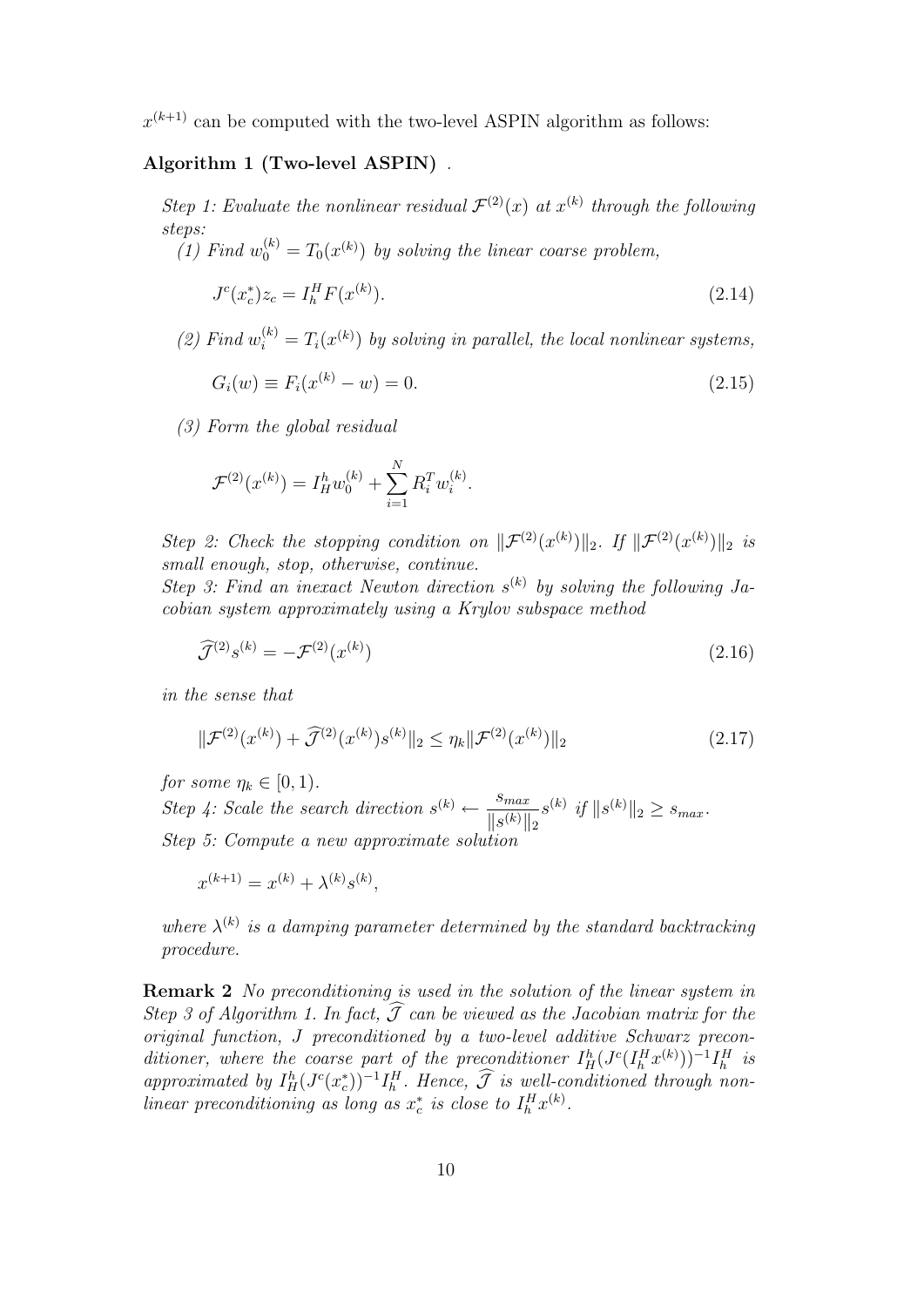**Remark 3** Although each component of  $\widehat{\mathcal{J}}^{(2)}$  is sparse,  $\widehat{\mathcal{J}}^{(2)}$  itself is often dense and expensive to form explicitly. However, if a Krylov subspace method is applied to the global Jacobian system  $(2.16)$ , only the Jacobian-vector product is required. For example, in a distributed-memory parallel implementation, the operation,  $u = \widetilde{\mathcal{J}}^{(2)}v$ , consists of eight phases:

- (1) Perform the matrix-vector multiply,  $w = Jv$ , in parallel.
- $(2)$  On each subdomain, do the following three steps:
	- (a) Collect the data from the subdomain and its neighboring subdomains,  $w_i = R_i w$ ,
	- (b) Solve  $J_i x_i = w_i$  using a sparse direct solver, and
	- (c) Send/receive the partial solutions to/from its neighboring subdomain,  $\hat{x_i} = R_i^T x_i.$
- (3) Restrict  $y^c = I_h^H w$
- (4) Solve the coarse linear system,  $J^c(x_c^*)z^c = y^c$
- (5) Extend  $y = I_H^h z^c$
- (6) Compute the sum,  $u = \sum_{i=1}^{N} \hat{x}_i + y$ .

Remark 4 As suggested by Dennis and Schnabel on page 129 of [8], we include a re-scaling of the search direction  $s^{(k)}$  in Step 4 if  $||s^{(k)}||_2 \geq s_{max}$  before entering the backtracking step. In general, the purposes of this step length constraint are to avoid very large steps during the calculation and to prevent the intermediate solution from leaving the domain of our interest. The scalar  $s_{max}$ is provided by the user. The optimal choices of  $s_{max}$  are determined empirically in practices and often depend on some physical parameter such as the Reynolds number, the mesh size and the number of processors. In [13], numerical results show that the re-scaling step plays an important role in enhancing the robustness of ASPIN for solving incompressible Navier-Stokes equations, especially when Re is high. With careful choices of  $s_{max}$ , the efficiency of ASPIN can be improved as well.

Remark 5 The linear coarse problem,

$$
J^c(x_c^*)x^c = y^c, \quad
$$

has to be solved with different right-hand side vectors  $y^c$  as part of nonlinear and linear iterations, for example, in the first sub-step of Step 1 of Algorithm 1 and Step 4 in Remark 3. Since in our algorithm the coarse matrix remains unchanged throughout the global nonlinear iterations as well as the global linear iterations, an LU decomposition based direct solver rather than a parallel iterative methods is a better choice. The coarse matrix needs to be decomposed only once at the beginning of the iterations, and two matrices, upper and lower triangular matrices are stored. Then we perform the forward and backward substitutions at each coarse solve.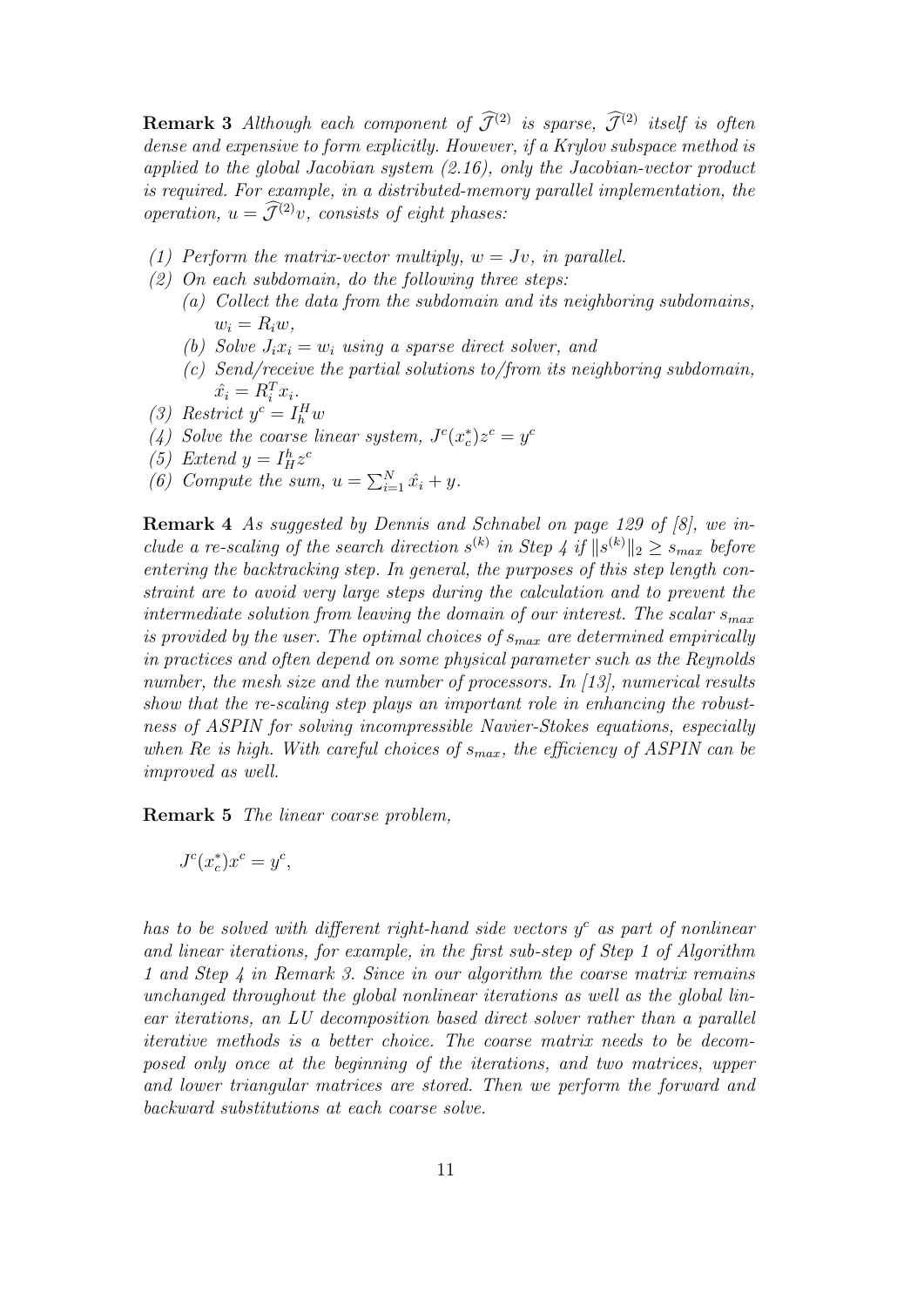#### 3 Numerical results

In this section, we consider a two-dimensional lid-driven cavity flow problem as a benchmark for evaluating the parallel performance of the new two-level ASPIN. The detailed description of the lid-driven cavity flow problem can be found in [10]. The Reynolds number  $(Re)$  for this test problem is defined as  $Re = 1/\nu$ , where  $\nu$  is the dynamic viscosity in (2.1). Our main focus is on the impact of the coarse mesh size and the subdomain overlapping size on the convergence rate and the overall execution time. In addition, we investigate the linear and nonlinear scalability of ASPIN for different values of the Reynolds number.

#### 3.1 Implementation details and parameter selections

We use the Portable, Extensible Toolkits for Scientific computations (PETSc) [1] for the parallel implementation and obtain all numerical results on a cluster of workstations. In our implementation, after ordering the mesh points, we number the unknown nodal values in the order of  $u_1^h$ ,  $u_2^h$ , and  $p^h$  at each mesh point. The mesh points are grouped subdomain by subdomain for the purpose of parallel processing. Regular uniform checkerboard partitions,  $2\times2$ ,  $4\times4$ , and  $8\times8$ , are used for our experiments. The number of subdomains is always the same as the number of processors,  $n_p$ . Three fine meshes are considered:  $64\times64$ ,  $128\times128$ , and  $256\times256$ . The total number of unknowns ranges from 12K to 190K. The coarse mesh size is varied from  $16\times16$  to 80×80. Since non-nested coarse mesh is used,  $n_p$  and the coarse mesh size are not related. The overlapping size for the fine mesh is defined as  $ovlp = \max\{(L'_x - L_x)/2h^K, (L'_y - L_y)/2h^K\}$  for both interior subdomains and those touching the boundary. Since square elements are used for the test problem, the elemental diameter  $h^{K}$ s are the same and equal to the fine mesh size.  $L'_x$  and  $L'_y$  are defined here as the side lengths of the overlapping subdomain  $\Omega_i^{h,\delta}$  in the x-direction and the y-direction, respectively. Similarly,  $L_x$ and  $L_y$  are defined as the side lengths of the non-overlapping subdomain  $\Omega_i^h$ in the x-direction and the y-direction, respectively. At the fine mesh level, we use INB with the zero vectors as the initial guesses for the global nonlinear system  $(2.5)$  and the local nonlinear systems  $(2.15)$ . The original Jacobian J as well as the local Jacobian matrices are constructed approximately by a multicolored forward finite difference method. During local nonlinear iterations, the LU decomposition with the forward and backward substitutions is employed for solving each local Jacobian system. The global nonlinear iteration is stopped if the condition

$$
\|\mathcal{F}^{(2)}(x^{(k)})\|_2 \le 10^{-6} \|\mathcal{F}^{(2)}(x^{(0)})\|_2
$$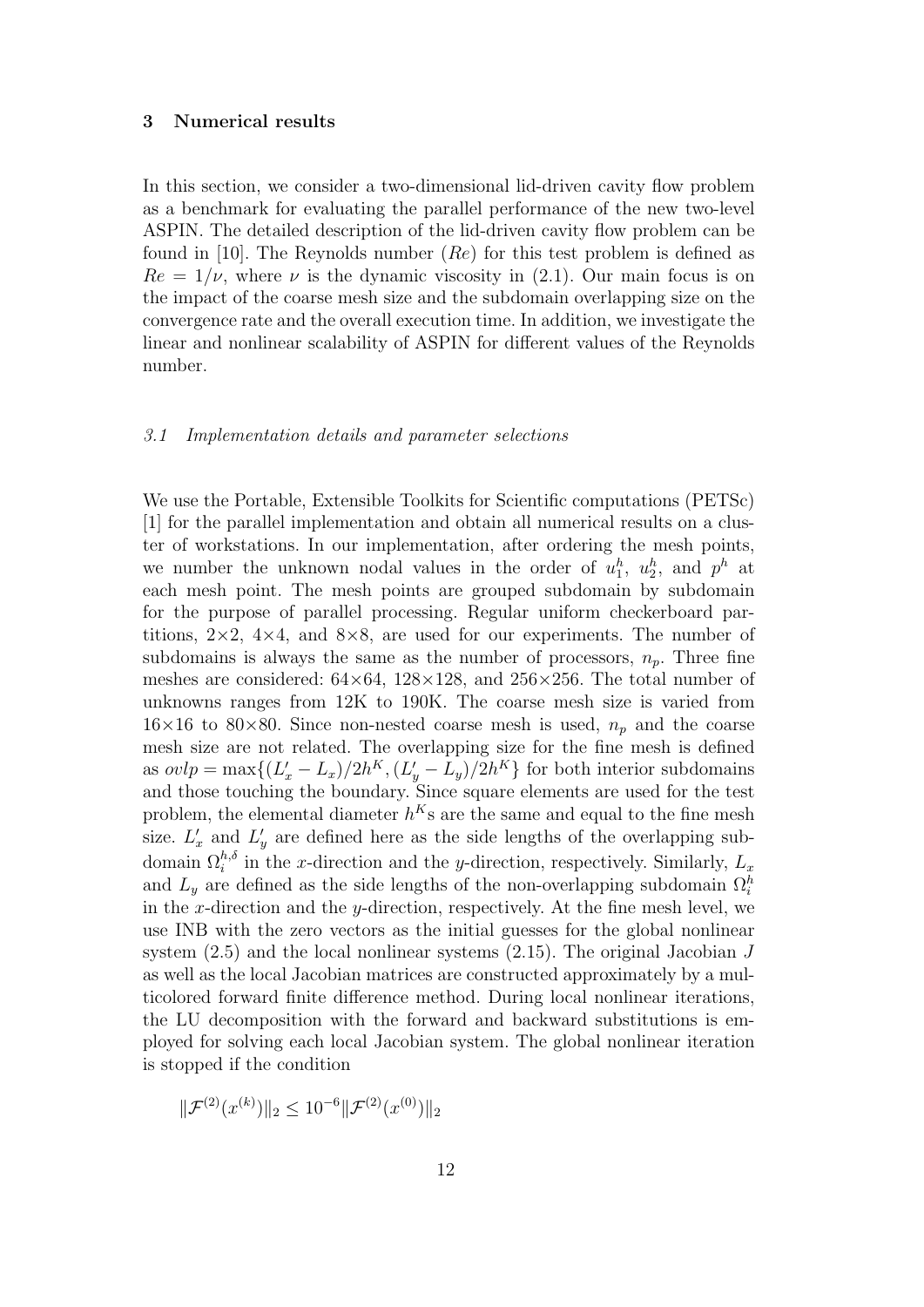is satisfied, and the success of the two-level ASPIN is declared if the above condition is satisfied. The local nonlinear iteration on each subdomain is stopped if the condition

$$
||G_i(w_{i,l}^{(k)})||_2 \le 10^{-4} ||G_i(w_{i,0}^{(k)})||_2
$$

is satisfied. We use GMRES with no preconditioning for solving the global Jacobian system (2.16). The global linear iteration is stopped if the condition

$$
\|\mathcal{F}^{(2)}(x^{(k)}) + \widehat{\mathcal{J}}^{(2)}(x^{(k)})s^{(k)}\|_2 \le 10^{-4} \|\mathcal{F}^{(2)}(x^{(k)})\|_2
$$

is satisfied. At the coarse mesh level, the redundant LU approach is used for solving the coarse linear systems. In this approach, each processor performs the LU decomposition of the same coarse matrix in parallel, then the forward and backward substitutions are done sequentially at each stage of the coarse solve. All numerical results reported here are based on the optimal choices of  $s_{max}$  that result in the fastest overall convergence in terms of the computing time for each case.

# 3.2 The effect of the coarse mesh size

In Table 1, we study the effect of the coarse mesh size on the global nonlinear and linear iterations and the computing time of the two-level ASPIN for  $Re =$  $10<sup>4</sup>$ . In this set of numerical experiments, we keep the subdomain mesh size fixed and scale up the total fine mesh size and the number of processors. The coarse mesh size is varied from  $16\times16$  to  $80\times80$  and the maximum ratio of fine-to-coarse mesh size is limited to  $1/2$ . Cases in which the coarse mesh sizes are equal to or larger than a half of the fine mesh size are not tested (marked as "-" in Table 1). The label "\*\*" in the table indicates that the  $8\times8$ uniform partitioning of the  $20\times20$  coarse mesh is not available. From the cases in Table 1, we observe that by increasing the coarse mesh size, we reduce not only the average number of global linear iterations significantly as we increase the number of processors from 4 to 64, but also the number of global nonlinear iterations, especially in the 64-processor case. Roughly  $H \sim 8/3h$  is needed to achieve the fastest convergence in terms of the computing time. Also, although not shown in the table, we note that the optimal coarse mesh size depends somewhat on the Reynolds number. The coarse mesh size for low-Reynolds number flows does not need to be as fine as it does for the high Reynolds number flows. For example, only  $H \sim 4h$  is required for optimal performance in the cases of  $Re = 10^3$  and  $5 \times 10^4$ .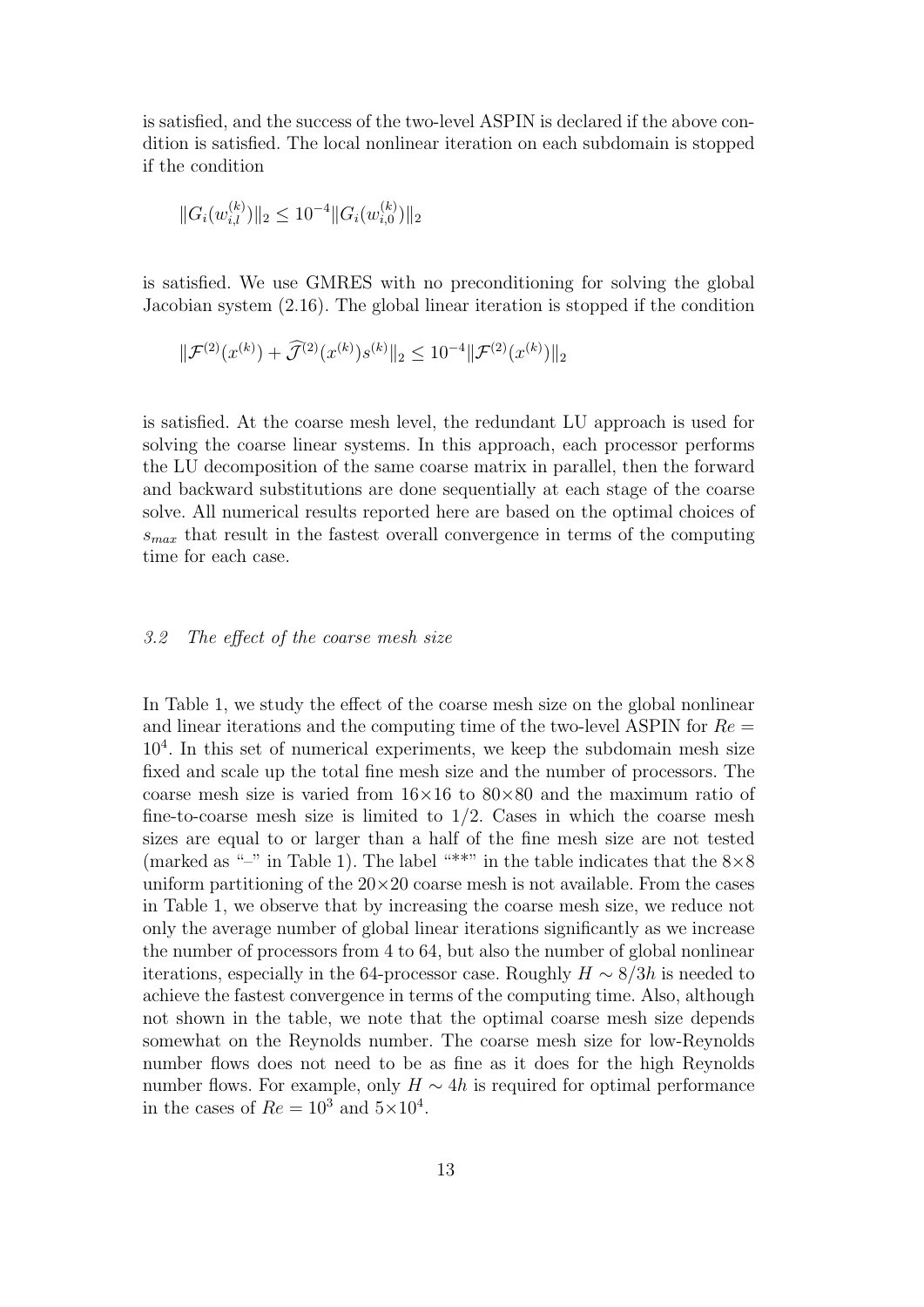Table 1

Varying the coarse mesh size for  $Re = 10^4$ . Fixed subdomain mesh size:  $32 \times 32$ .  $ovlp = 2$ . The coarse problem is solved by the redundant LU approach. NGNI: the number of global nonlinear iterations. ANGLI: the average number of global linear iterations.  $s_{\text{max}}^o$ : the optimal size of  $s_{\text{max}}$ .

| Fine $(n_p)$          | Coarse          | $16\times16$ | $20\times 20$ | $32\times32$ | $40\times40$ | $64\times64$ | $80\times80$ |
|-----------------------|-----------------|--------------|---------------|--------------|--------------|--------------|--------------|
| $64\times64(4)$       | <b>NGNI</b>     | 14           | 11            | 11           |              |              |              |
|                       | ANGLI           | 52.6         | 42.3          | 28.3         |              |              |              |
|                       | Time (sec)      | 182.3        | 150.1         | <b>136.0</b> |              |              |              |
|                       | $s^o_{\rm max}$ | 1.0          | 1.5           | 1.5          |              |              |              |
| $128\times128$ (16)   | <b>NGNI</b>     | 19           | 16            | 13           | 10           | 11           |              |
|                       | ANGLI           | 102          | 80.1          | 51.5         | 47.2         | 42.3         |              |
|                       | Time (sec)      | 444.5        | 246.3         | 181.8        | <b>150.6</b> | 162.2        |              |
|                       | $s_{\max}^o$    | 2.0          | $3.0\,$       | 3.0          | 5.0          | 4.0          |              |
| $256 \times 256$ (64) | <b>NGNI</b>     | 22           | $***$         | 17           | 17           | 14           | 10           |
|                       | <b>ANGLI</b>    | 238          | $***$         | 81.5         | 68.0         | 61.4         | 66.1         |
|                       | Time (sec)      | 408.5        | $***$         | 250.5        | 250.4        | 236.2        | 215.8        |
|                       | $s_{\max}^o$    | 4.0          | $**$          | 5.0          | 5.0          | 7.0          | 18.0         |

3.3 The effect of the overlapping size

Table 2 shows the effect of the overlapping size on the two-level ASPIN. We vary the overlapping size from 2 to 5. From the table, we find that similar to elliptical-dominated PDEs, the average number of global linear iterations decreases monotonically as the overlapping size increases. However, except in the case of the smallest problem with 4 processors, the total computing time of the two-level ASPIN increases due mainly to the increase in the size of nonlinear subdomain problems. Therefore, in general, our recommendation is to use small overlap  $(ovlp = 2)$  for the two-level ASPIN.

## 3.4 Parallel performance study

To evaluate the parallel performance, we use the so-called fixed-subdomainsize-per-processor scalability. Using this metric, we study how the algorithm behaves as the number of unknowns and processors increase simultaneously while the subdomain mesh size is kept a constant. The scalability study of the two-level ASPIN for different values of Reynolds number is summarized in Table 3. For the purpose of comparison, we also include the results obtained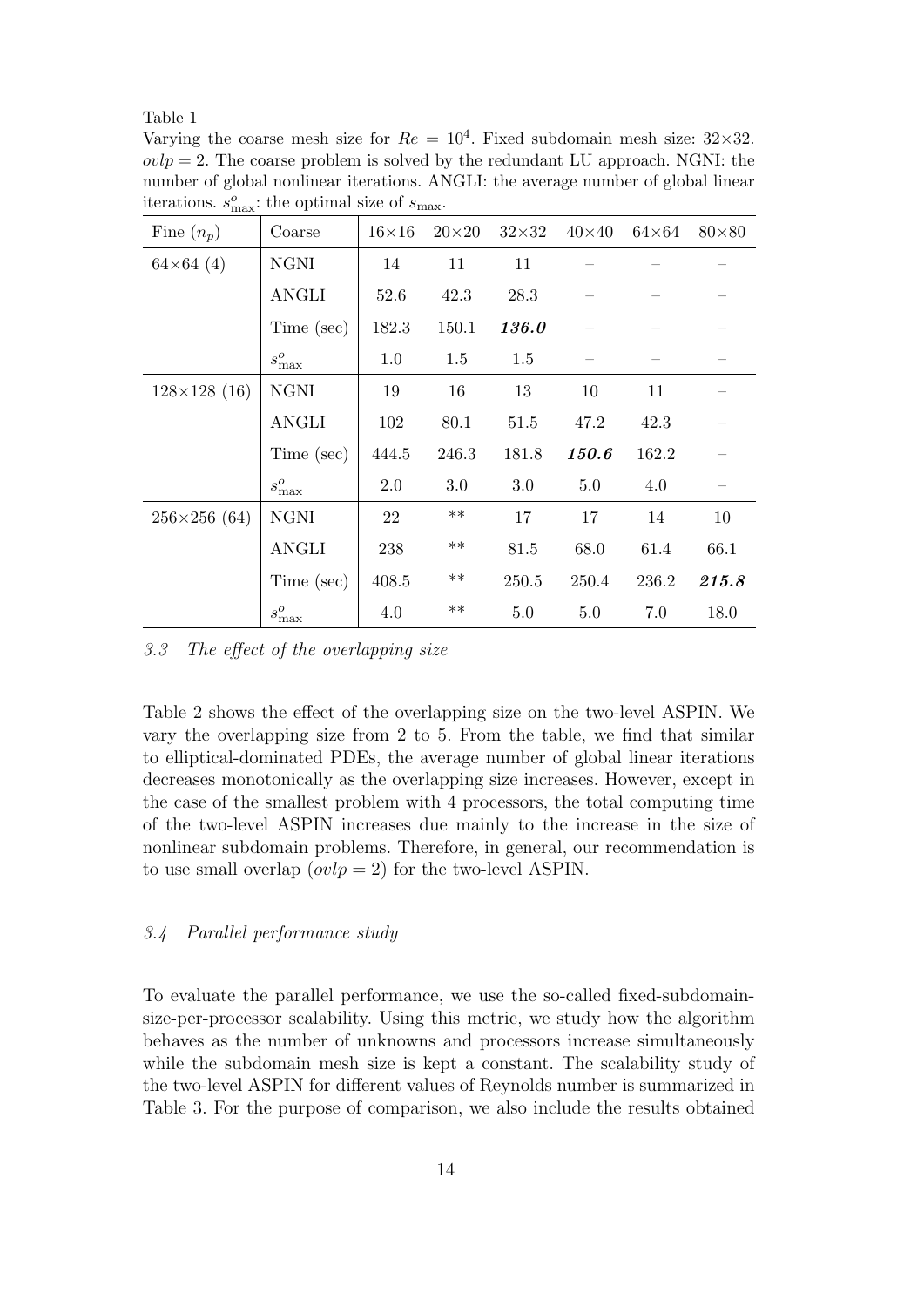#### Table 2

Varying the overlapping size,  $ovlp$ , for  $Re = 10<sup>4</sup>$ . Fixed subdomain mesh size:  $32 \times 32$ . The coarse problem is solved by the redundant LU approach. NGNI: the number of global nonlinear iterations. ANGLI: the average number of global linear iterations

| Fine/Coarse $(n_p)$                  | ovlp         | $\overline{2}$ | 3            | $\overline{4}$ | 5     |
|--------------------------------------|--------------|----------------|--------------|----------------|-------|
| $64\times64/32\times32$ (4)          | <b>NGNI</b>  | 11             | 11           | 10             | 10    |
|                                      | <b>ANGLI</b> | 28.3           | 26.0         | 25.7           | 24.8  |
|                                      | Time (sec)   | 136.0          | <b>130.6</b> | 134.4          | 147.3 |
| $128\times128/40\times40(16)$        | <b>NGNI</b>  | 10             | 11           | 11             | 11    |
|                                      | <b>ANGLI</b> | 47.2           | 42.5         | 40.9           | 39.3  |
|                                      | Time (sec)   | 150.6          | 169.8        | 180.5          | 195.2 |
| $256 \times 256 / 80 \times 80$ (64) | <b>NGNI</b>  | 10             | 10           | 11             | 13    |
|                                      | <b>ANGLI</b> | 66.1           | 65.1         | 57.0           | 50.8  |
|                                      | Time (sec)   | 215.8          | 242.4        | 282.7          | 336.6 |

using the one-level ASPIN. The scaled efficiency  $\eta$  shown in Table 3 is defined by  $\eta = T_4/T_{n_p}$ , where  $T_4$  and  $T_{n_p}$  are the execution times obtained by using 4 and  $n_p$  processors, respectively. In an ideal case,  $\eta \sim 1$ .

From Table 3, we see that although the one-level ASPIN is robust, it is not scalable either nonlinearly or linearly. The average number of global linear iterations grows significantly as  $n_p$  is increased and in the 64 processor case, only 36% scaled efficiency is achieved. On the other hand, the two-level ASPIN with a minimum overlap and a sufficiently fine coarse mesh is more scalable with respect to the Reynolds number, the mesh size, and the number of processors. Linear and nonlinear iterations for the two-level ASPIN are not especially sensitive to the increase of those factors. Furthermore, the two-level ASPIN is always two to three times faster than the one-level ASPIN for the case of 64 processors and the scaled efficiency of the two-level ASPIN maintains at least 60% for all cases. To understand the degradation of the scaled efficiency in the two-level ASPIN, we measure some key components in the algorithm. This includes the two-level nonlinearly preconditioned function evaluation, both for the local subdomain part in (2.15) and the global coarse part in (2.14), the construction of the Jacobian for the original function, which is needed in Step (1) of Remark 3, and the coarse solution required as part of preconditioned GMRES iterations in Step (4) of Remark 3. Table 4 presents the breakdown of the timing results for the case of  $Re = 10<sup>4</sup>$ . As expected, the most timeconsuming component in the two-level ASPIN is the local subdomain part of the global function evaluation, taking over 60% of the total computing time for each case, since each processor needs to solve several nonlinear subdomain systems. Exact LU decomposition for solving the local Jacobian system and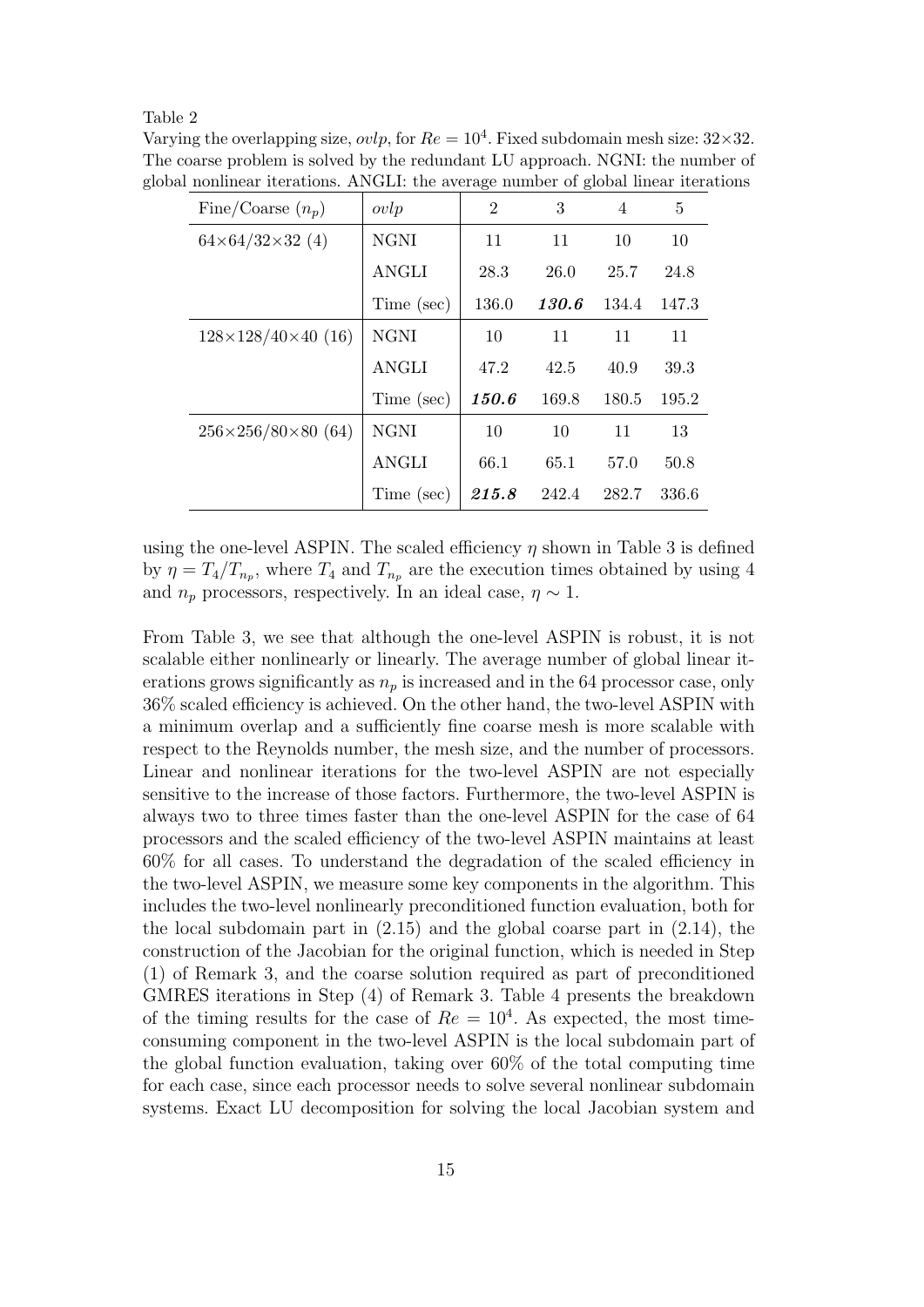the construction of the local Jacobian matrices using multi-colored finite differences both take a lot of time. However, these two operations are purely local and do not involve any communications so that time spent in this stage remains nearly constant as the number of processor is increased. On the other hand, the linear coarse part of the global function evaluation (the first column of Table 4) is very efficient, taking less than 0.5% of the total computing time. From the same table, we also find that the only non-scalable component in the two-level ASPIN is the coarse solution required in part of the preconditioned GMRES iterations. It is expected that the computing time spent on this component will be dominant when a large-scale problem is solved using a large number of processors. Replacing a redundant direct coarse solver by a parallel direct solver, such as SuperLU Dist [7] may be a solution. However, the performance of a parallel direct solver depends heavily on the ordering and pivoting strategies. How these factors affect the overall performance of the two-level ASPIN needs to be investigated further.

# 4 Concluding remarks

We presented a new two-level ASPIN algorithm and its application to incompressible Navier-Stokes equations. The two-level nonlinear preconditioner is constructed by using a local nonlinear overlapping Schwarz domain decomposition method and a global linear coarse solver. We obtained some encouraging numerical results for a moderate number of processors. We show that the new two-level ASPIN maintains fast convergence and robustness properties of the one-level ASPIN. In addition, if the coarse mesh size is fine enough, the new algorithm provides better nonlinear and linear scalability with respect to the number of processors. To show the applicability of ASPIN for larger problems, more applications with complex geometry need to be tested using larger numbers of processors.

# References

- [1] S. Balay, K. Buschelman, W. D. Gropp, D. Kaushik, M. Knepley, L. C. McInnes, B. F. Smith, and H. Zhang, Portable, Extensible, Toolkit for Scientific Computation (PETSc), homepage: www.mcs.anl.gov/petsc, 2005.
- [2] A. N. Brooks and T. J. R. Hughes, Streamline upwind/Petrov-Galerkin formulations for convective dominated flows with particular emphasis in the incompressible Navier-Stokes equations, Comput. Methods Appl. Mech. Engrg., 32 (1982), pp. 199-259.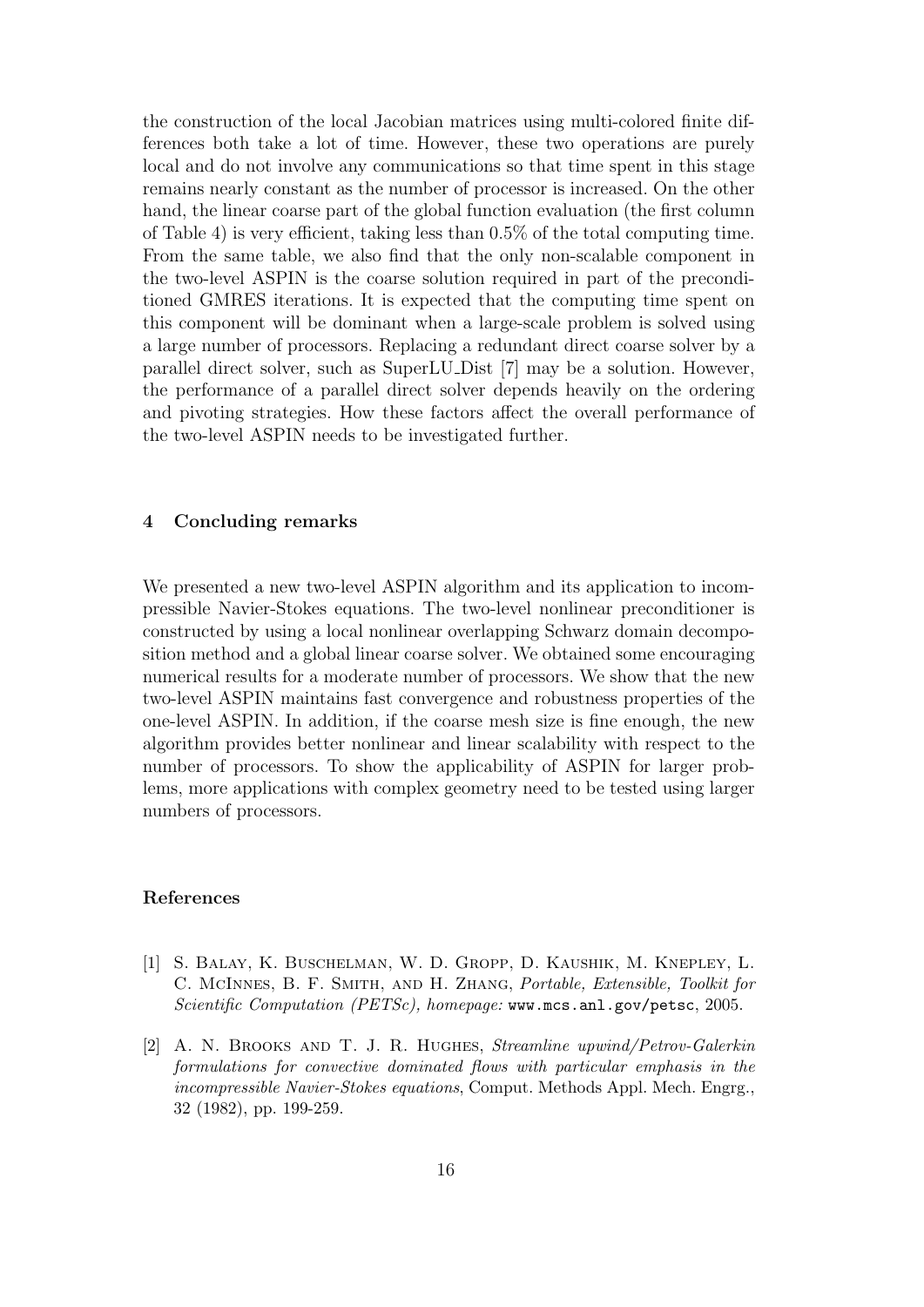| Re                     | Fine/Coarse $(n_p)$                  | NGNI             | <b>ANGLI</b> | Time (sec) | $\eta$ (%) |  |  |
|------------------------|--------------------------------------|------------------|--------------|------------|------------|--|--|
| <b>One-level ASPIN</b> |                                      |                  |              |            |            |  |  |
| $1\times10^3$          | $64\times64/-(4)$                    | 7                | 41.9         | 72.2       | 100.0      |  |  |
|                        | $128\times128/$ (16)                 | 8                | 114.2        | 125.0      | 57.8       |  |  |
|                        | $256\times256$ (-64)                 | 10               | 815.7        | 256.4      | 28.2       |  |  |
| $5\times10^3$          | $64\times64/-(4)$                    | 10               | 46.3         | 131.6      | 100.0      |  |  |
|                        | $128\times128/-(16)$                 | $14\,$           | 118.9        | 204.1      | 64.5       |  |  |
|                        | $256\times256$ (-64)                 | 19               | 897.0        | 535.7      | 24.6       |  |  |
| 10 <sup>4</sup>        | $64\times64/-(4)$                    | 12               | 49.1         | 201.1      | 100.0      |  |  |
|                        | $128\times128/-(16)$                 | 18               | 129.7        | 312.9      | 64.3       |  |  |
|                        | $256 \times 256$ / $- (64)$          | $19\,$           | 872.9        | 558.2      | 36.0       |  |  |
| Two-level ASPIN        |                                      |                  |              |            |            |  |  |
| $1\times10^3$          | $64\times64/20\times20$ (4)          | 7                | 23.7         | 75.0       | 100.0      |  |  |
|                        | $128\times128/32\times32$ (16)       | $\boldsymbol{9}$ | 31.4         | 84.4       | 89.0       |  |  |
|                        | $256 \times 256 / 64 \times 64$ (64) | 8                | 40.4         | 98.4       | 76.2       |  |  |
| $5\times10^3$          | $64\times64/32\times32$ (4)          | $9\phantom{.}$   | 26.4         | 104.4      | 100.0      |  |  |
|                        | $128\times128/40\times40$ (16)       | 9                | 40.7         | 102.4      | 90.3       |  |  |
|                        | $256 \times 256 / 64 \times 64$ (64) | $10\,$           | 59.4         | 172.6      | 60.5       |  |  |
| $10^{4}$               | $64\times64/32\times32$ (4)          | 11               | 28.3         | 136.0      | 100.0      |  |  |
|                        | $128\times128/40\times40$ (16)       | $10\,$           | 47.2         | 150.6      | 90.3       |  |  |
|                        | $256 \times 256 / 80 \times 80$ (64) | $10\,$           | 66.1         | 215.8      | 63.0       |  |  |

Table 3 Fixed-subdomain-size-per-processor scalability.  $ovlp = 2$  for all cases.

Table 4

Timing: Breakdown of each component in the two-level ASPIN.  $Re = 10^4$ . The numbers are in the following order, partial time (sec) spent on each component, average time per call (sec), and partial time/total time  $(\%)$ 

|                                     |                 | Function evaluation |                 |                |
|-------------------------------------|-----------------|---------------------|-----------------|----------------|
| Fine/Coarse $(n_p)$                 | Coarse          | Subdomains          | Form $J$        | Solve $J^c$    |
| $64 \times 64 / 32 \times 32(4)$    | 0.1, 0.008, 0.1 | 106.6, 8.8, 78.4    | 22.8, 2.1, 16.8 | 2.7,0.008,2.0  |
| $128 \times 128 / 40 \times 40(16)$ | 0.2, 0.01, 0.1  | 115.5,9.6,76.8      | 21.7, 2.2, 14.4 | 7.0,0.01,4.7   |
| $256 \times 256 / 80 \times 80(64)$ | 1.0, 0.06, 0.5  | 131.9,9.4,61.1      | 24.6, 2.4, 11.4 | 48.4,0.06,22.4 |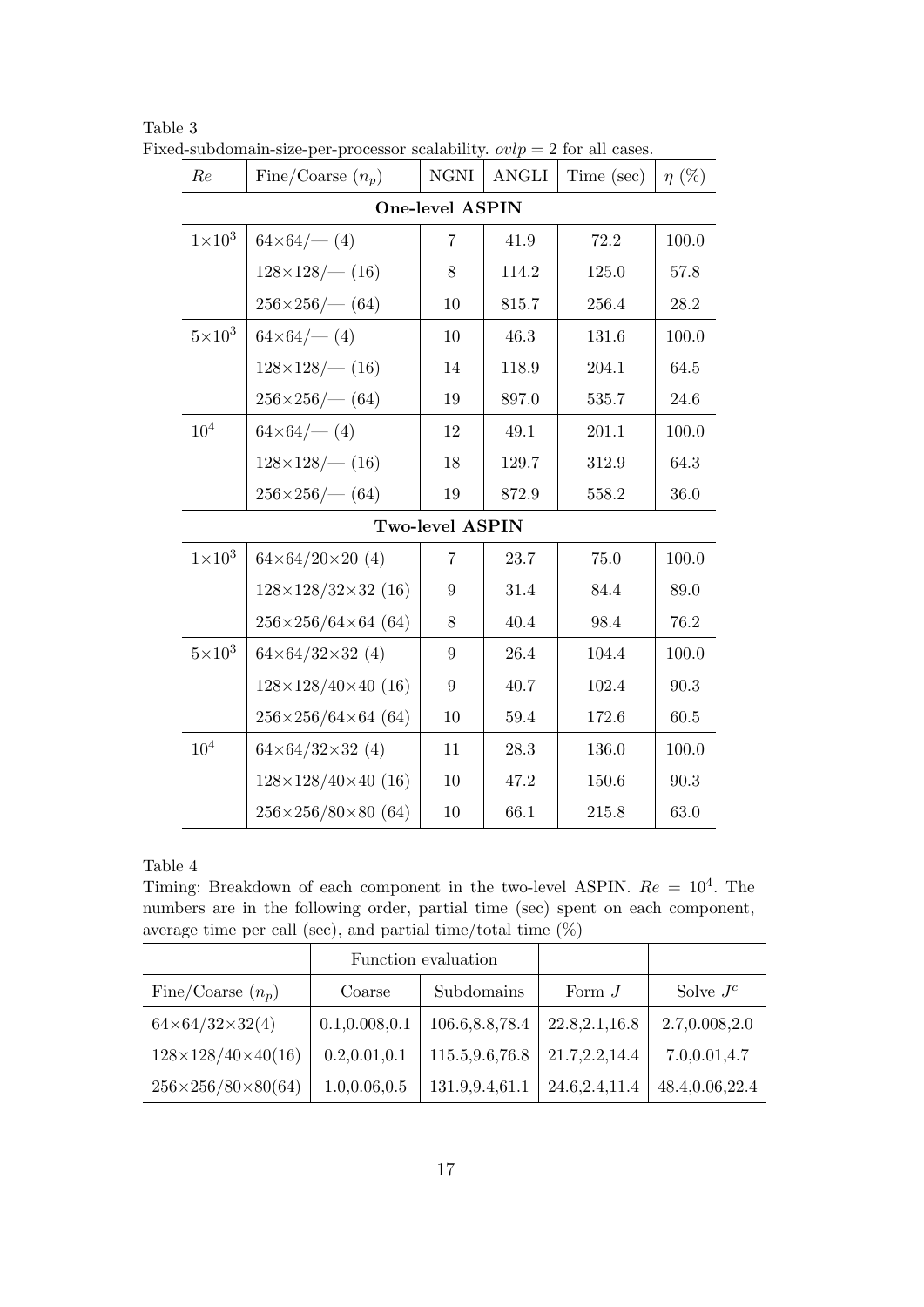- [3] W. L. Briggs, V. E. Henson, and S. F. McCormick, A Multigrid Tutorial, SIAM, Philadelphia, 2000.
- [4] X.-C. Cai and D. E. Keyes, Nonlinearly preconditioned inexact Newton algorithms, SIAM J. Sci. Comput., 24 (2002), pp. 183-200.
- [5] X.-C. Cai, D. E. Keyes, and L. Marcinkowski, Nonlinear additive Schwarz preconditioners and applications in computational fluid dynamics, Int. J. Numer. Meth. Fluids, 40 (2002), pp. 1463-1470.
- [6] X.-C. Cai, L. Marcinkowski, and P. Vassilevski, An element agglomeration nonlinear additive Schwarz preconditioned Newton method for unstructured finite element problems, Applications of Mathematics, 50 (2005), pp. 247-275.
- [7] J. W. Demmel, J. R. Gilbert, and X. S. Li, SuperLU Users' Guide, Lawrence Berkeley National Laboratory, 2003.
- [8] J. Dennis and R. Schnabel, Numerical Methods for Unconstrained Optimization and Nonlinear Equations, SIAM, Philadelphia, 1996.
- [9] L. P. Franca and S. L. Frey, Stabilized finite element method: II. The incompressible Navier-Stokes equation, Comput. Methods Appl. Mech. Engrg., 99 (1992), pp. 209-233.
- [10] U. Ghia, K. N. Ghia, and C. T. Shin, High-Re solution for incompressible flow using the Navier- Stokes equations and the multigrid method, J. Comput. Phy., 48 (1982), pp. 387-411.
- [11] M. D. GUNZBURGER, Finite Element Methods for Viscous Incompressible Flows, Academics Press, New York, 1989.
- [12] F.-N. HWANG AND X.-C. CAI, Improving robustness and parallel scalability of Newton method through nonlinear preconditioning, Lecture Notes in Computational Science and Engineering, ed. R. Kornhuber, R. H. W. Hoppe, D. E. Keyes, J. Periaux, O. Pironneau and J. Xu, Springer-Verlag, Haidelberg, (2004), pp. 201-208.
- [13] F.-N. Hwang and X.-C. Cai, A parallel nonlinear additive Schwarz preconditioned inexact Newton algorithm for incompressible Navier-Stokes equations, J. Comput. Phy., 204, (2005), pp. 666-691.
- [14] F.-N. Hwang and X.-C. Cai, A combined linear and nonlinear preconditioning technique for incompressible Navier-Stokes equations, Lecture Notes in Computer Science, ed. J. Dongarra, K. Madsen, and J. Wasniewski, Springer-Verlag, Haidelberg, (2005), pp. 313-322.
- [15] A. KLAWONN AND L. F. PAVARINO, Overlapping Schwarz method for mixed linear elasticity and Stokes problems, Comput. Methods Appl. Mech. Engrg., 165 (1998), pp. 233-245.
- [16] D. A. Knoll and D. E. Keyes, Jacobian-free Newton-Krylov methods: a survey of approaches and applications, J. Comput. Phys., 193 (2004), pp. 357- 397.